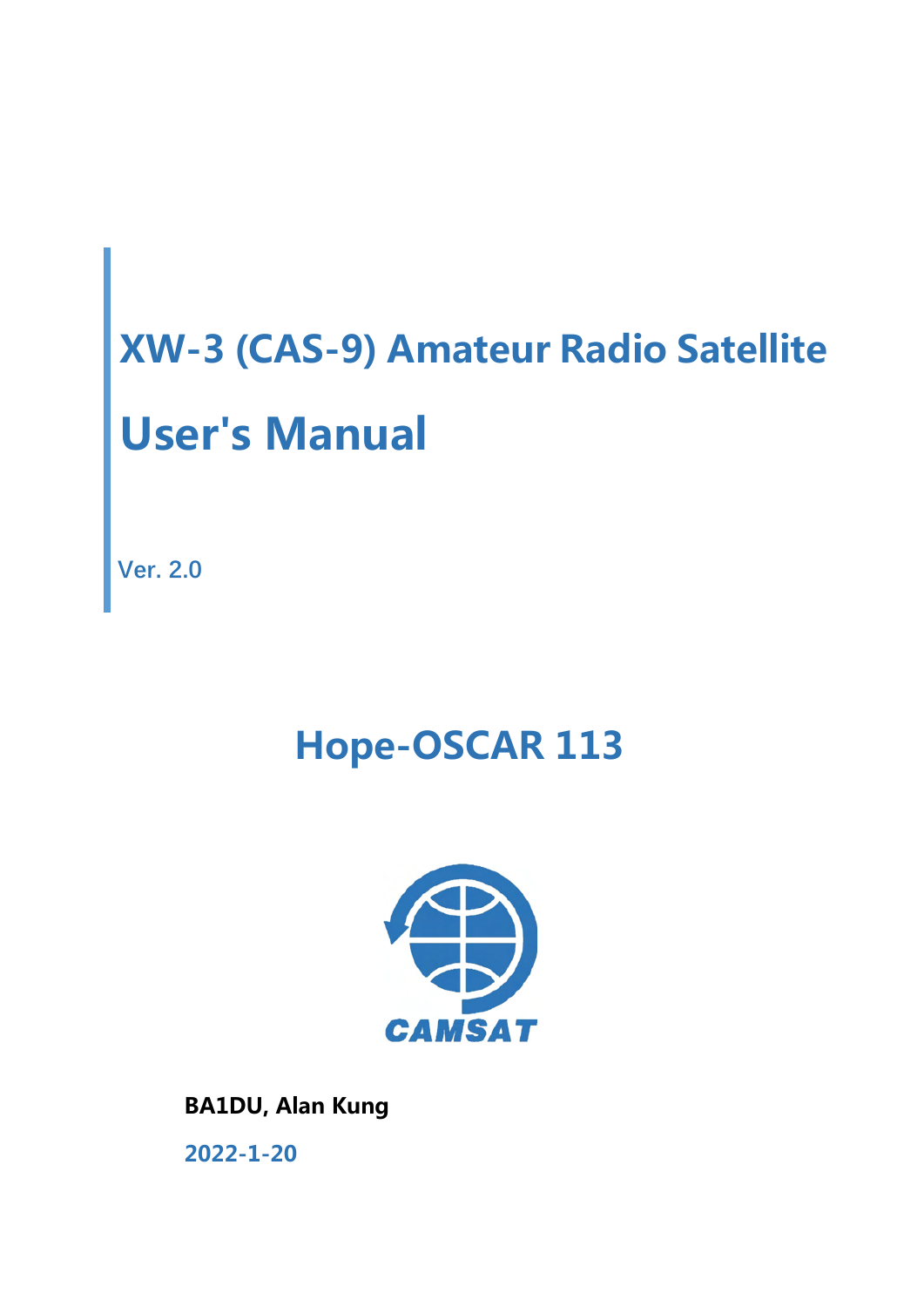

## **XW-3(CAS-9)Amateur Radio Satellite User's Manual V2.0 2022-1-20 BA1DU, Alan Kung**

CAMSAT XW-3(CAS-9) amateur radio satellite was launched by Chinese CZ-4C Y39 launch vehicle on December 26, 2021 from the Taiyuan Satellite Launch Center in China. XW-3(CAS-9) satellite will be piggybacked on the rocket with primary payload ZY-1(02E) satellite. The satellite orbit is a circular sun-synchronous orbit with an altitude of 770.1 kilometers and an inclination of 98.58 degrees, the running cycle is 100.14 minutes. AMSAT has designated XW-3 (CAS-9) as Hope-OSCAR 113 (HO-113).

The functions of XW-3(CAS-9) satellite include UHF CW telemetry beacon, GMSK telemetry data transmission, V/U mode linear transponder, a visible light band space camera and an experimental thermoelectric generator for high school students.

After the satellite completes the in-orbit test and works normally, the space camera photo download will be open to amateur radio enthusiasts all over the world. When the relevant remote control command is received by the satellite, the GMSK telemetry channel will be used to downlink the photo storage information and photo data, and the telemetry data will stop sending at that time.

**HO-113 1** / **30 V2.0 by BA1DU** XW-3(CAS-9) satellite adopts a 6U CubeSat structure with a mass of about 10kg, an onorbit envelope size of 340.5x121.76x998mm with four solar array panels and a three-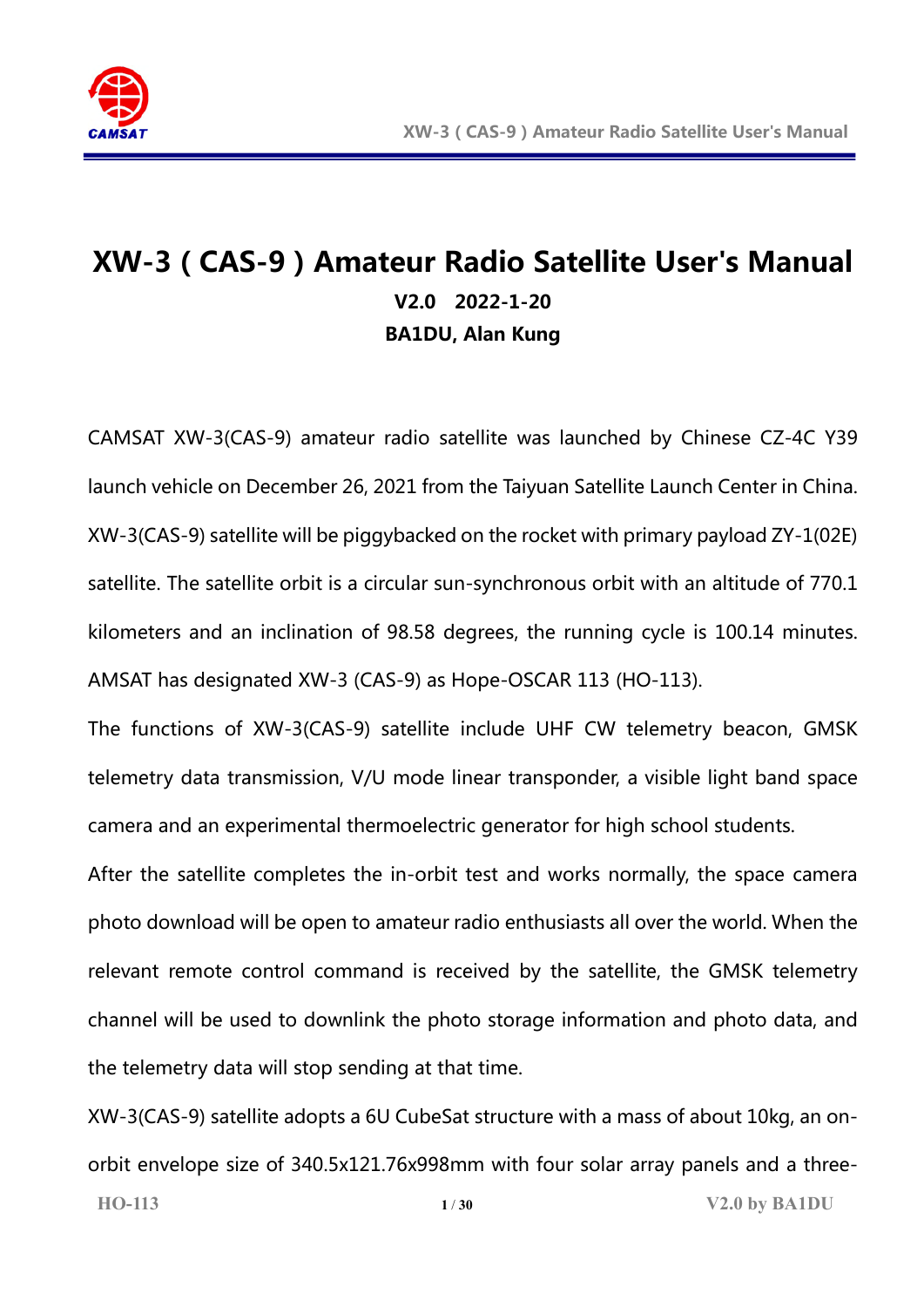

axis stabilized attitude control system is used, long-term power consumption is about 15.2 Watts.



## **1、Technical specifications:**

- **VHF antenna:** 1/4 wavelength whip antenna
- **UHF antenna:** 1/4 wavelength whip antenna
- **CW telemetry beacon:**
	- **●**Frequency: 435.575MHz **●**RF power: 20dBm **●**CW rate: 22wpm

#### ● **GMSK telemetry:**

**●**Frequency: 435.725MHz **●**RF power: 23dBm **●**Data rate: 4800bps

#### ● **V/U mode linear transponder:**

**●**Uplink frequency: 145.870MHz **●**Downlink frequency: 435.180MHz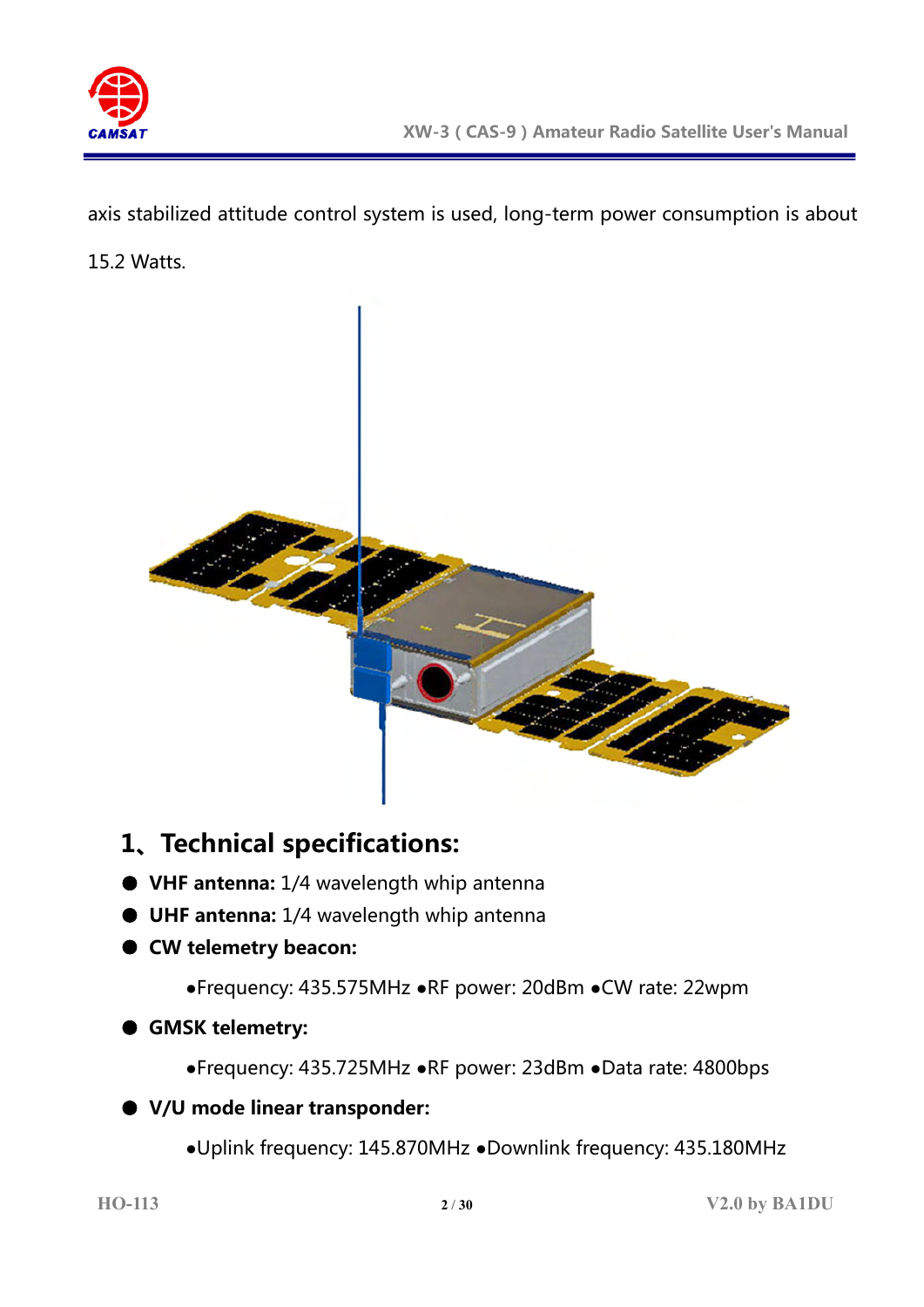

**●**RF power: 20dBm **●**Bandwidth: 30kHz **●**Spectrum inverted

- **Photo download remote control:**
	- **●**Frequency: 145.985MHz
	- **●**RF modulation: FM, frequency deviation ±3kHz
	- **●**Subcarrier: DTMF ( dual-tone multi-frequency )



## **2、CW Telemetry Beacon:**





- Send stop interval time: 5s
- CW sending rate: 22wpm

## **(2)CW beacon frame format**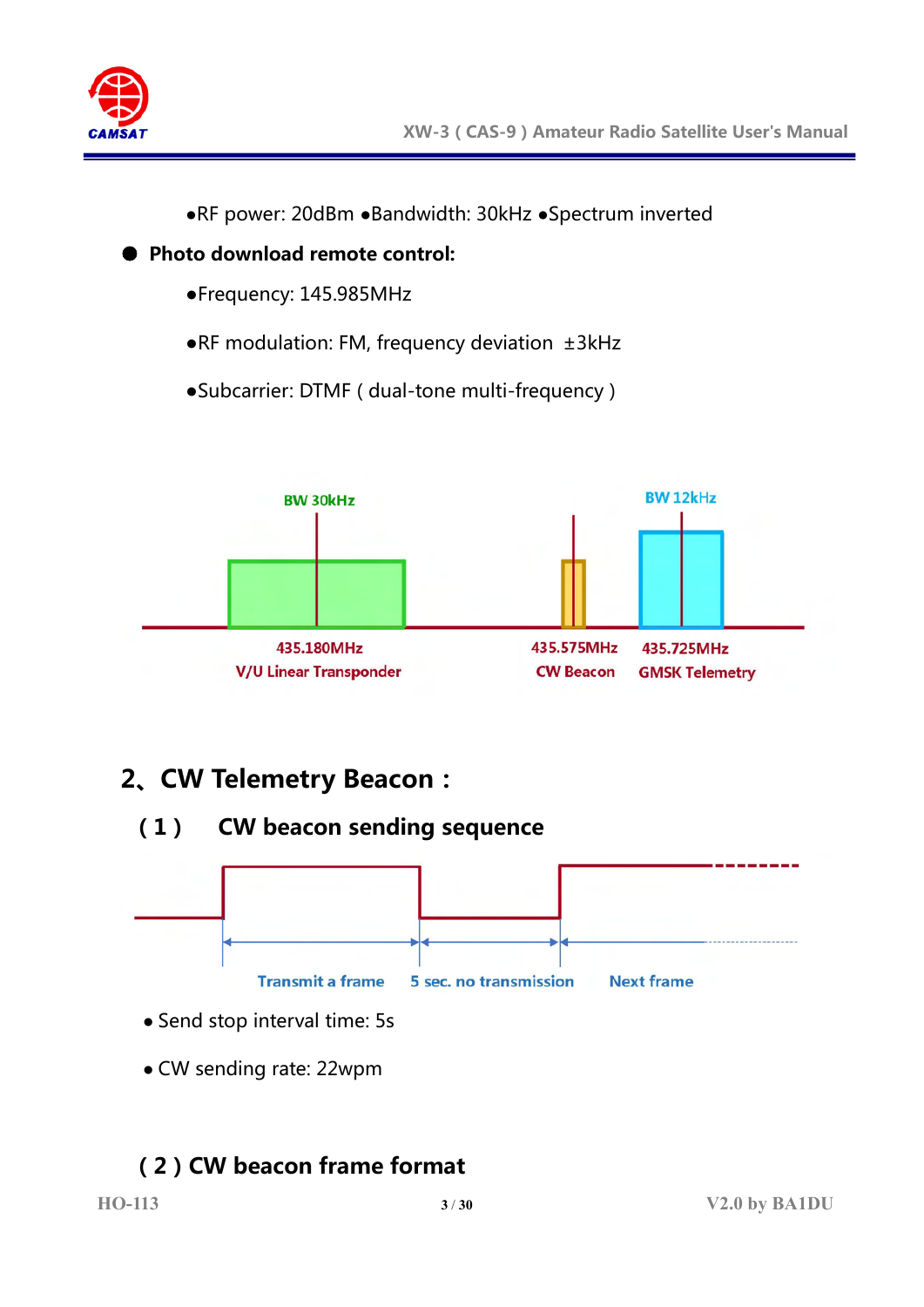

| <b>Sending</b><br>order | <b>Sending</b><br>content                                    | <b>Description</b>                     | <b>Remarks</b>                                                                  |  |
|-------------------------|--------------------------------------------------------------|----------------------------------------|---------------------------------------------------------------------------------|--|
| 1                       | CAS <sub>9</sub>                                             | Satellite ID                           |                                                                                 |  |
| $\overline{2}$          | <b>DFH</b>                                                   | Telemetry information start identifier | Send in standard Morse code                                                     |  |
| 3                       | <b>DFH</b>                                                   | Telemetry information start identifier |                                                                                 |  |
| 4                       | <b>CH1~ CH30</b><br>Telemetry channel 1~Telemetry channel 30 |                                        | this<br>Send<br>channel<br>information,<br>[Digital<br>see<br>Code Table] below |  |
| 5                       | <b>CAMSAT</b>                                                | Telemetry information end flag         |                                                                                 |  |
| 6                       | <b>CAMSAT</b>                                                | Telemetry information end flag         | Send in standard Morse code                                                     |  |

The telemetry data (CH1 to CH30) are coded as follows:

#### **Digital Code Table**

| <b>Digital</b> | Code                      |
|----------------|---------------------------|
| $\Omega$       | т                         |
| 1              | $\boldsymbol{\mathsf{A}}$ |
| $\overline{2}$ | U                         |
| 3              | v                         |
| 4              | 4                         |
| 5              | E                         |
| 6              | 6                         |
| 7              | B                         |
| 8              | D                         |
| 9              | N                         |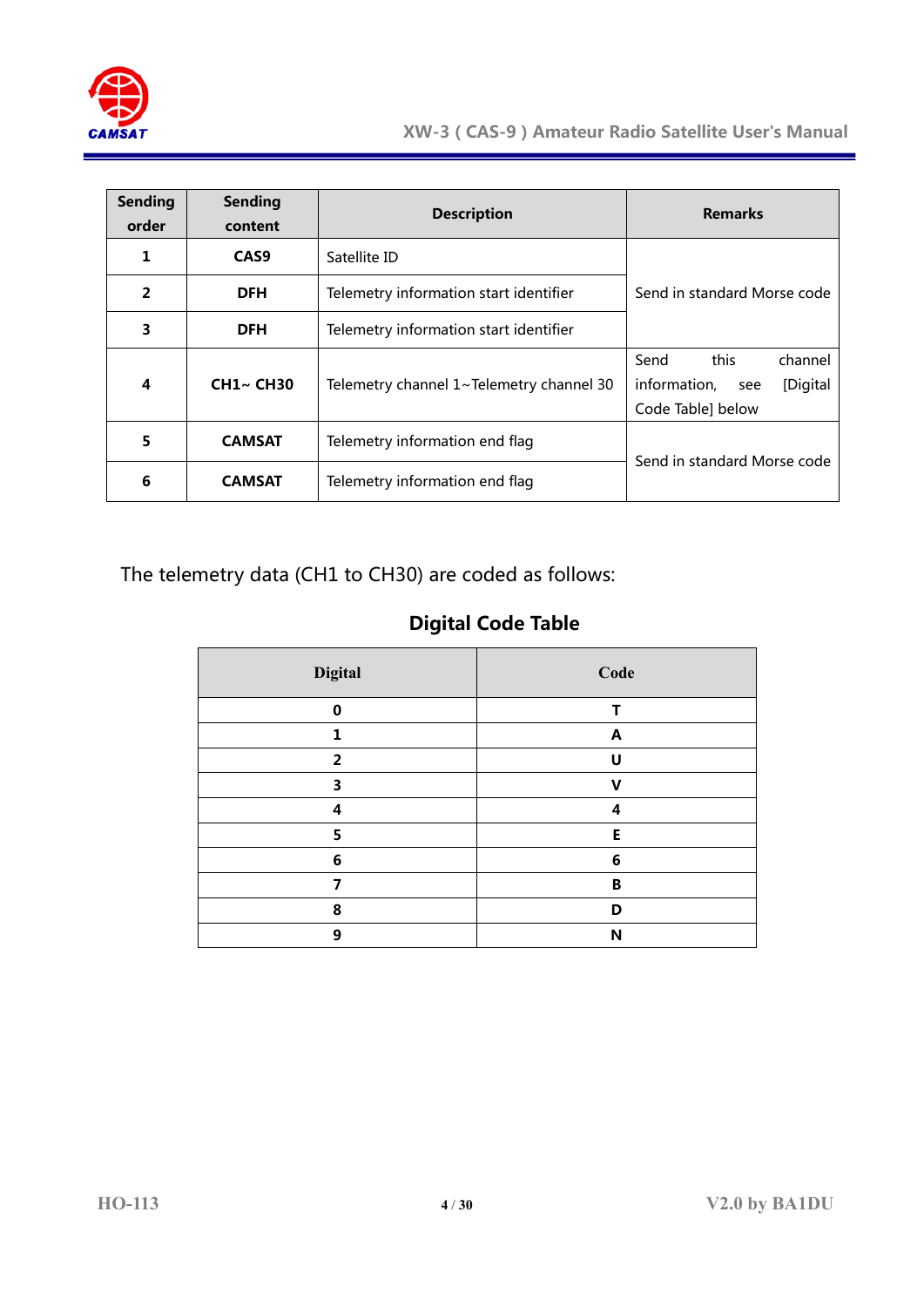

## **(3)CW beacon telemetry information and data analysis**

|                 |                                                   |             | Value range |      |                                                                                                                                                                                                                                                                                                                                                                                                                                                                                                                                                                                                                                                                                                                        |      |
|-----------------|---------------------------------------------------|-------------|-------------|------|------------------------------------------------------------------------------------------------------------------------------------------------------------------------------------------------------------------------------------------------------------------------------------------------------------------------------------------------------------------------------------------------------------------------------------------------------------------------------------------------------------------------------------------------------------------------------------------------------------------------------------------------------------------------------------------------------------------------|------|
| <b>Channel</b>  | <b>Parameter name</b>                             | <b>Type</b> | Mini.       | Max. | Parsing algorithm                                                                                                                                                                                                                                                                                                                                                                                                                                                                                                                                                                                                                                                                                                      | Unit |
| CH1             | CW telemetry frame transmission<br>counter        | data        | 000         | 999  | Every time a frame is sent, the CW telemetry frame counter is<br>incremented by 1, and starts counting from 000 when it is full                                                                                                                                                                                                                                                                                                                                                                                                                                                                                                                                                                                        | Time |
| CH2             | Remote<br>control<br>command<br>receiving counter | data        | 000         | 999  | Every time a remote control command is received, the counter is<br>incremented by 1, and start counting from 000 when it is full                                                                                                                                                                                                                                                                                                                                                                                                                                                                                                                                                                                       | Time |
| CH3             | <b>IHU</b> reset counter                          | data        | 000         | 999  | Every time IHU is reset, the counter is incremented by 1, and start<br>counting from 000 when it is full                                                                                                                                                                                                                                                                                                                                                                                                                                                                                                                                                                                                               | Time |
| CH <sub>4</sub> | Device switch status                              | state       | 000         | 711  | <b>XYZ</b><br>X: 0- Linear transponder is off, In-orbit mode, test mode disabled<br>1- Linear transponder is on, In-orbit mode, test mode disabled<br>2- Linear transponder is off, On-track mode, test mode is disabled<br>3- Linear transponder is on, On-track mode, test mode is disabled<br>4- Linear transponder is off, In-orbit mode, test mode enabled<br>5- Linear transponder is on, In-orbit mode, test mode enabled<br>6- Linear transponder is off, On-track mode, test mode is enabled<br>7- Linear transponder is on, On-track mode, test mode is enabled<br>0- telemetry data in model 0; 1- telemetry data in mode 1<br>Y:<br>Z: 0- OBDH time calibration disabled; 1- OBDH time calibration enabled |      |
| CH <sub>5</sub> | Device switch status                              | state       | 000         | 111  | <b>XYZ</b><br>X: 0- with OBDH data; 1- without OBDH data<br>Y: Photo download enable (0- disable /1- enable)                                                                                                                                                                                                                                                                                                                                                                                                                                                                                                                                                                                                           |      |

**HO-113 5** / **30 V2.0 by BA1DU**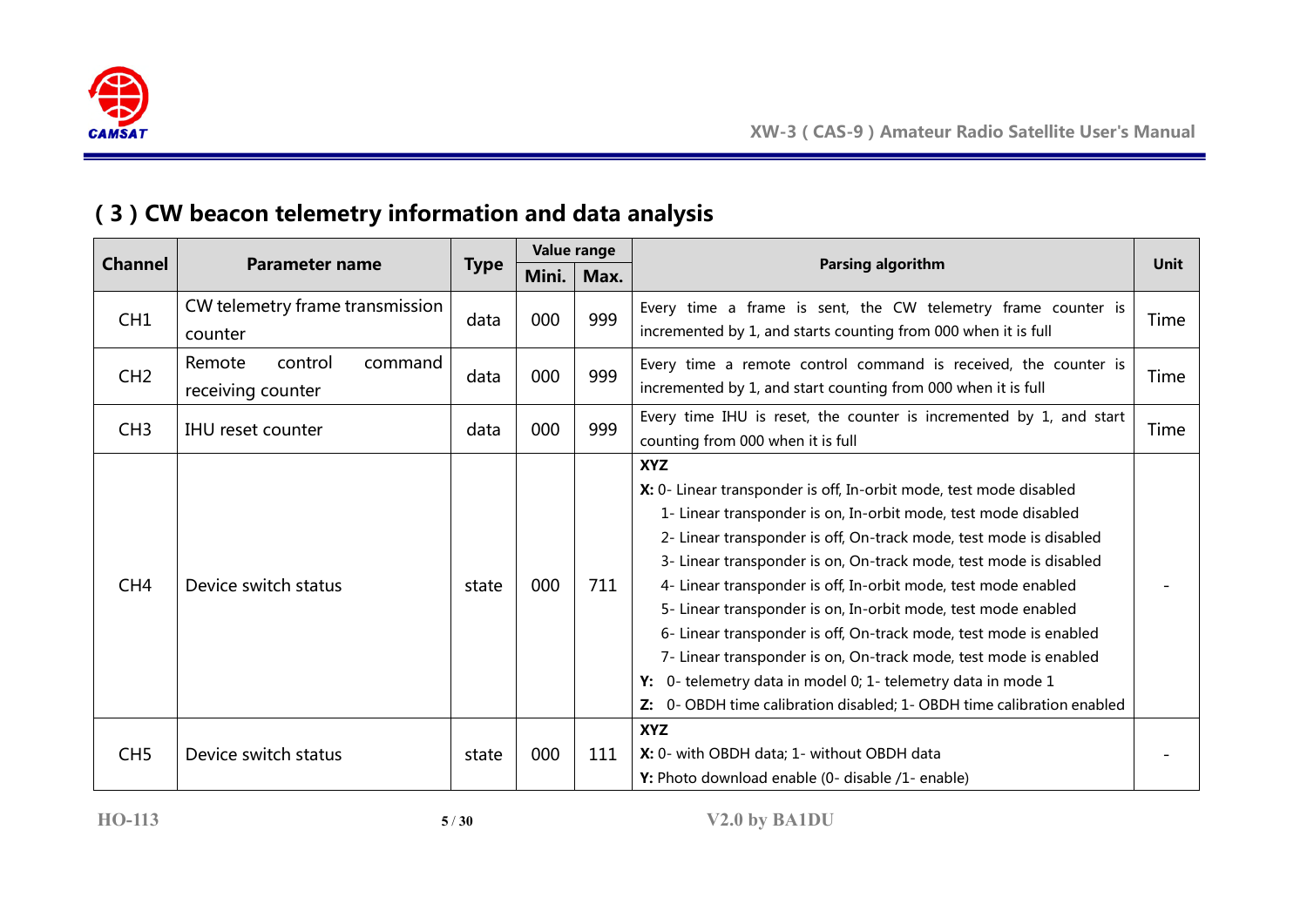

| <b>Channel</b>  | <b>Parameter name</b>          |             | Value range |      |                                                           |                 |
|-----------------|--------------------------------|-------------|-------------|------|-----------------------------------------------------------|-----------------|
|                 |                                | <b>Type</b> | Mini.       | Max. | Parsing algorithm                                         | <b>Unit</b>     |
|                 |                                |             |             |      | Z: GMSK Telemetry RF power (0- low power /- 1 high power) |                 |
| CH <sub>6</sub> | 12V power supply voltage       | data        | 000         | 999  | $V = N/10$                                                | $\vee$          |
| CH <sub>7</sub> | VU 12V current                 | data        | 000         | 999  | $I = N$                                                   | mA              |
| CH <sub>8</sub> | VU 5V voltage                  | data        | 000         | 999  | $V = N/100$                                               | $\vee$          |
| CH <sub>9</sub> | VU 3.8V voltage                | data        | 000         | 999  | $I=N/100$                                                 | $\vee$          |
| <b>CH10</b>     | VU 3.3V voltage 1              | data        | 000         | 999  | $V = N/100$                                               | $\vee$          |
| <b>CH11</b>     | VU 3.3V voltage 2              | data        | 000         | 999  | $V = N/100$                                               | $\vee$          |
| <b>CH12</b>     | VU 3.8V current                | data        | 000         | 999  | $I = N$                                                   | mA              |
| <b>CH13</b>     | Transmitter 3.8V current       | data        | 000         | 999  | $I = N$                                                   | mA              |
| <b>CH14</b>     | Receiver 3.8V current          | data        | 000         | 999  | $I = N$                                                   | mA              |
| <b>CH15</b>     | AGC voltage                    | data        | 000         | 999  | $V = N/100$                                               | $\vee$          |
| CH16            | RF transmit power              | data        | 000         | 999  | $W = N$                                                   | mW              |
| <b>CH17</b>     | RF reflected power             | data        | 000         | 999  | $W = N$                                                   | mW              |
| <b>CH18</b>     | Thermoelectric<br>power        | data        | 000         | 999  | $V = N/100$                                               | V               |
|                 | generation voltage 1           |             |             |      |                                                           |                 |
| <b>CH19</b>     | Thermoelectric<br>power        |             | 000         | 999  | $V = N/100$                                               | $\vee$          |
|                 | generation voltage 2           | data        |             |      |                                                           |                 |
| <b>CH20</b>     | UHF Transmitter PA temperature | data        | 000         | 999  | <b>XYZ</b>                                                | $\rm ^{\circ}C$ |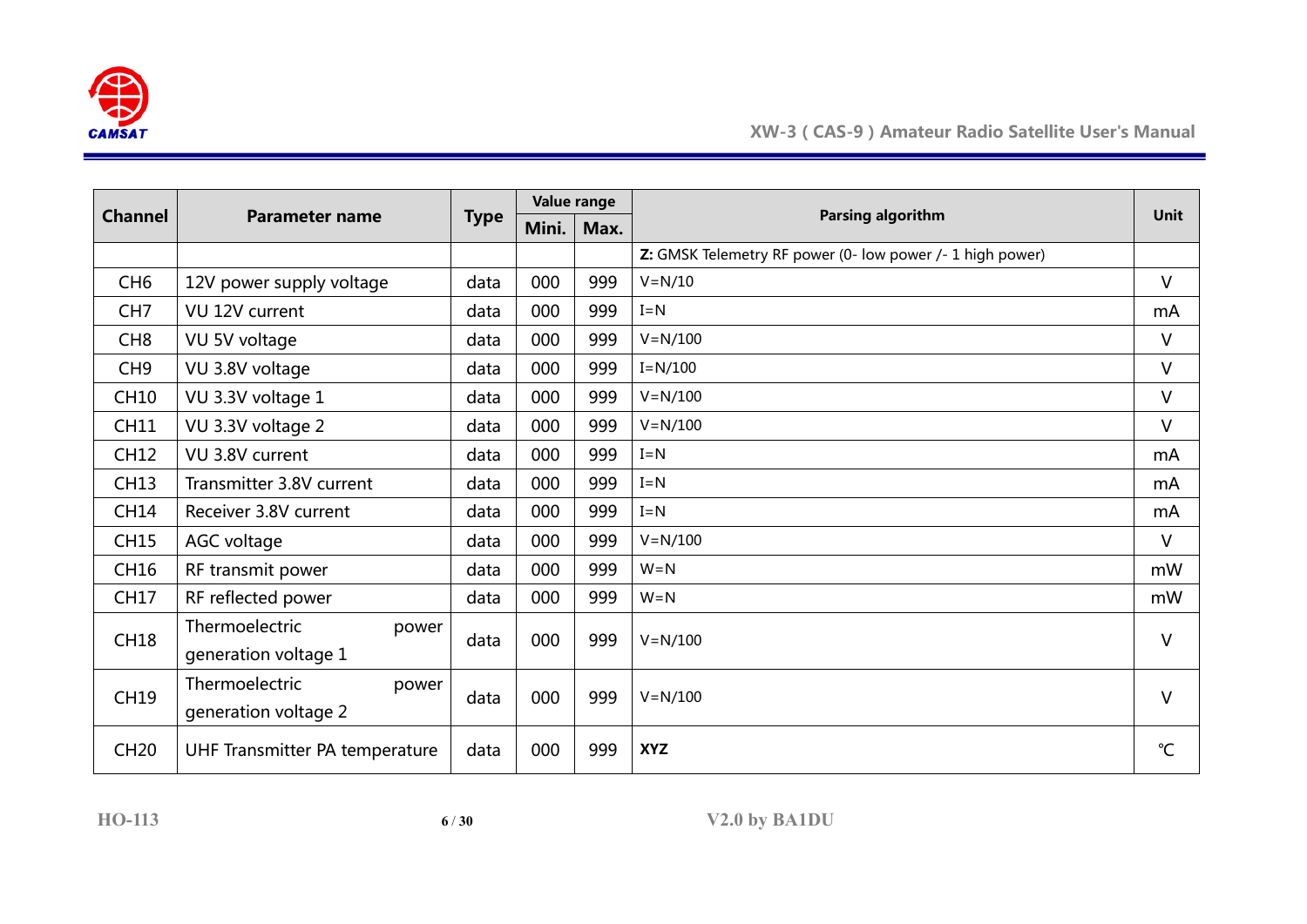

|             | <b>Channel</b><br><b>Parameter name</b>      |      | Value range<br><b>Type</b> |      |                                                                                                         |               |
|-------------|----------------------------------------------|------|----------------------------|------|---------------------------------------------------------------------------------------------------------|---------------|
|             |                                              |      | Mini.                      | Max. | Parsing algorithm                                                                                       | <b>Unit</b>   |
| <b>CH21</b> | <b>VHF Receiver temperature</b>              | data | 000                        | 999  | When X is 0-2, it represents a positive temperature; X is 3-4, it represents<br>a negative temperature. | $^{\circ}C$   |
| <b>CH22</b> | IHU temperature                              | data | 000                        | 999  | For example:<br>$000 : 0^{\circ}C$                                                                      | $^{\circ}C$   |
| <b>CH23</b> | Thermoelectric<br>generator<br>temperature 1 | data | 000                        | 999  | $025 : 25^{\circ}C$<br>125 : 125℃                                                                       | $\mathcal{C}$ |
| <b>CH24</b> | Thermoelectric<br>generator<br>temperature 2 | data | 000                        | 999  | $301 : -1^{\circ}C$<br>$311 : -11^{\circ}C$<br>391 : -91℃<br>421 : -121℃                                | $^{\circ}C$   |
| <b>CH25</b> | Satellite primary bus voltage                | data | 000                        | 999  | $V = N/10$                                                                                              | V             |
| <b>CH26</b> | Satellite load total current                 | data | 000                        | 999  | $I = N/100$                                                                                             | A             |
| <b>CH27</b> | Solar array current                          | data | 000                        | 999  | $I=N/100$                                                                                               | A             |
| <b>CH28</b> | Battery charging current                     | data | 000                        | 999  | $I=N/100$                                                                                               | A             |
| <b>CH29</b> | Battery discharge current                    | data | 000                        | 999  | $I = N/100$                                                                                             | A             |
| <b>CH30</b> | +5.3V supply voltage                         | data | 000                        | 999  | $V = N/100$                                                                                             | V             |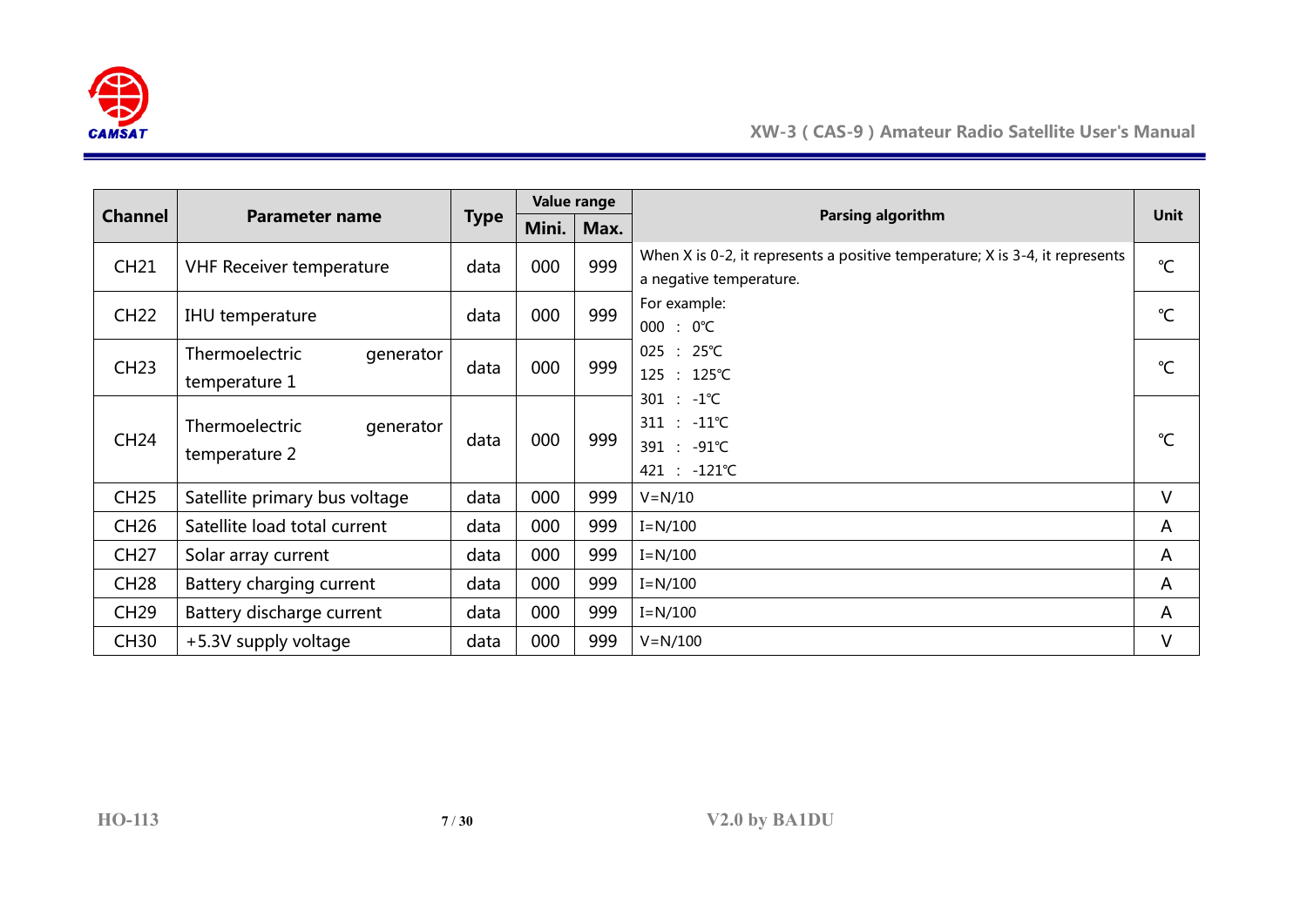

## **3、GMSK telemetry data:**

## **(1)GMSK telemetry frame format and communication protocol**

XW-3(CAS-9) satellite GMSK telemetry data is sent in the AX.25 UI frame format. The user data of each frame is 126 bytes, and

the allocation is as follows:

| <b>Function code</b>   | <b>Telemetry data content</b> |
|------------------------|-------------------------------|
| 7Byte                  | 119Byte                       |
| W0~W6:0x0100010001007E | W7~W125                       |

## **(2)GMSK telemetry data format and analysis method**

| <b>Sending</b><br>order | <b>Starting</b><br>position | <b>Data</b><br>length | <b>Telemetry data function description</b> | Telemetry data parsing algorithm                                   |
|-------------------------|-----------------------------|-----------------------|--------------------------------------------|--------------------------------------------------------------------|
|                         |                             |                       |                                            | W1-Year: $00 \sim 99$ , representing $2000 \sim 2099$              |
|                         |                             |                       | Satellite time                             | W2-Month: $01 \sim 12$ , representing January to December          |
|                         | W7                          | 6Byte                 |                                            | W3-Day: $01 \sim 31$ , representing $1st \sim 31st$                |
|                         |                             |                       |                                            | W4-Hour: $00 \sim 23$ , representing $0:00 \sim 23:00$             |
|                         |                             |                       |                                            | W5-minute: $00 \sim 59$ , representing 0 minutes $\sim 59$ minutes |
|                         |                             |                       |                                            | W6-second: $00 \sim 59$ , representing 0 seconds $\sim 59$ seconds |
|                         | W13                         | 6Byte                 | 48 hours reset time                        | W1-Year: $00 \sim 99$ , representing $2000 \sim 2099$              |
|                         |                             |                       |                                            |                                                                    |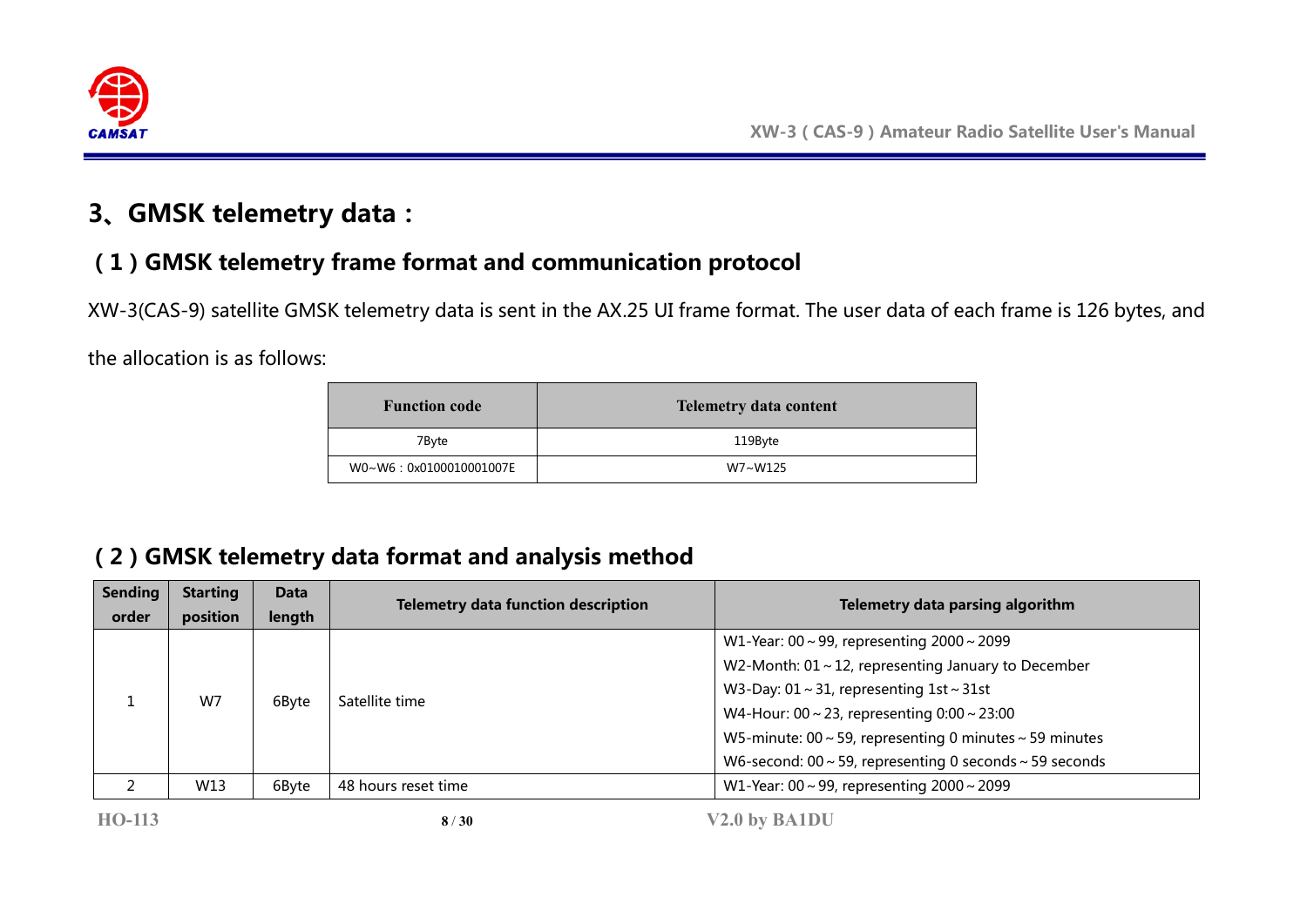

| <b>Sending</b> | <b>Starting</b> | <b>Data</b> | <b>Telemetry data function description</b>  | Telemetry data parsing algorithm                                   |
|----------------|-----------------|-------------|---------------------------------------------|--------------------------------------------------------------------|
| order          | position        | length      |                                             |                                                                    |
|                |                 |             |                                             | W2-Month: $01 \sim 12$ , representing January to December          |
|                |                 |             |                                             | W3-Day: $01 \sim 31$ , representing $1st \sim 31st$                |
|                |                 |             |                                             | W4-Hour: $00 \sim 23$ , representing $0:00 \sim 23:00$             |
|                |                 |             |                                             | W5-minute: $00 \sim 59$ , representing 0 minutes $\sim 59$ minutes |
|                |                 |             |                                             | W6-second: $00 \sim 59$ , representing 0 seconds $\sim 59$ seconds |
|                |                 |             |                                             | W1 is an integer. Restart counting from 0 after counting up        |
| 3              | W19             | 1Byte       | Total reset counter                         | Range: $0 \sim 255$                                                |
|                |                 |             |                                             | W1 is an integer. Restart counting from 0 after counting up        |
| 4              | W20             | 1Byte       | <b>Telemetry Frame Transmission Counter</b> | Range: 0~255                                                       |
|                |                 |             |                                             | W1 is an integer. Restart counting from 0 after counting up        |
| 5              | W21             | 1Byte       | Remote control frame reception counter      | Range: $0 \sim 255$                                                |
|                |                 |             |                                             | W1 is an integer. Restart counting from 0 after counting up        |
| 6              | W22             | 1Byte       | Remote control command execution counter    | Range: $0 \sim 255$                                                |
| 7              |                 |             |                                             | W1 is an integer. Restart counting from 0 after counting up        |
|                | W23             | 1Byte       | Remote control command forwarding counter   | Range: 0~255                                                       |
|                |                 |             |                                             | b7b6b5b4: reserved                                                 |
|                |                 |             |                                             | <b>b3:</b> VU CPU I/O acquisition watchdog (0 off/1 on)            |
| 8              | W24             | 1Byte       | Watchdog switch status                      | <b>b2:</b> ADC software watchdog (0 off/1 on)                      |
|                |                 |             |                                             | <b>b1:</b> Temperature measurement software watchdog (0 off/1 on)  |
|                |                 |             |                                             | <b>b0:</b> Remote control software watchdog (0 off/1 on)           |
|                |                 |             |                                             | W1 is an integer. Restart counting from 0 after counting up        |
| 9              | W25             | 1Byte       | CPU I/O acquisition watchdog reset counter  | Range: $0 \sim 255$                                                |
| 10             | W26             | 1Byte       | ADC software watchdog reset counter         | W1 is an integer. Restart counting from 0 after counting up        |
| <b>HO-113</b>  |                 |             | 9/30                                        | V2.0 by BA1DU                                                      |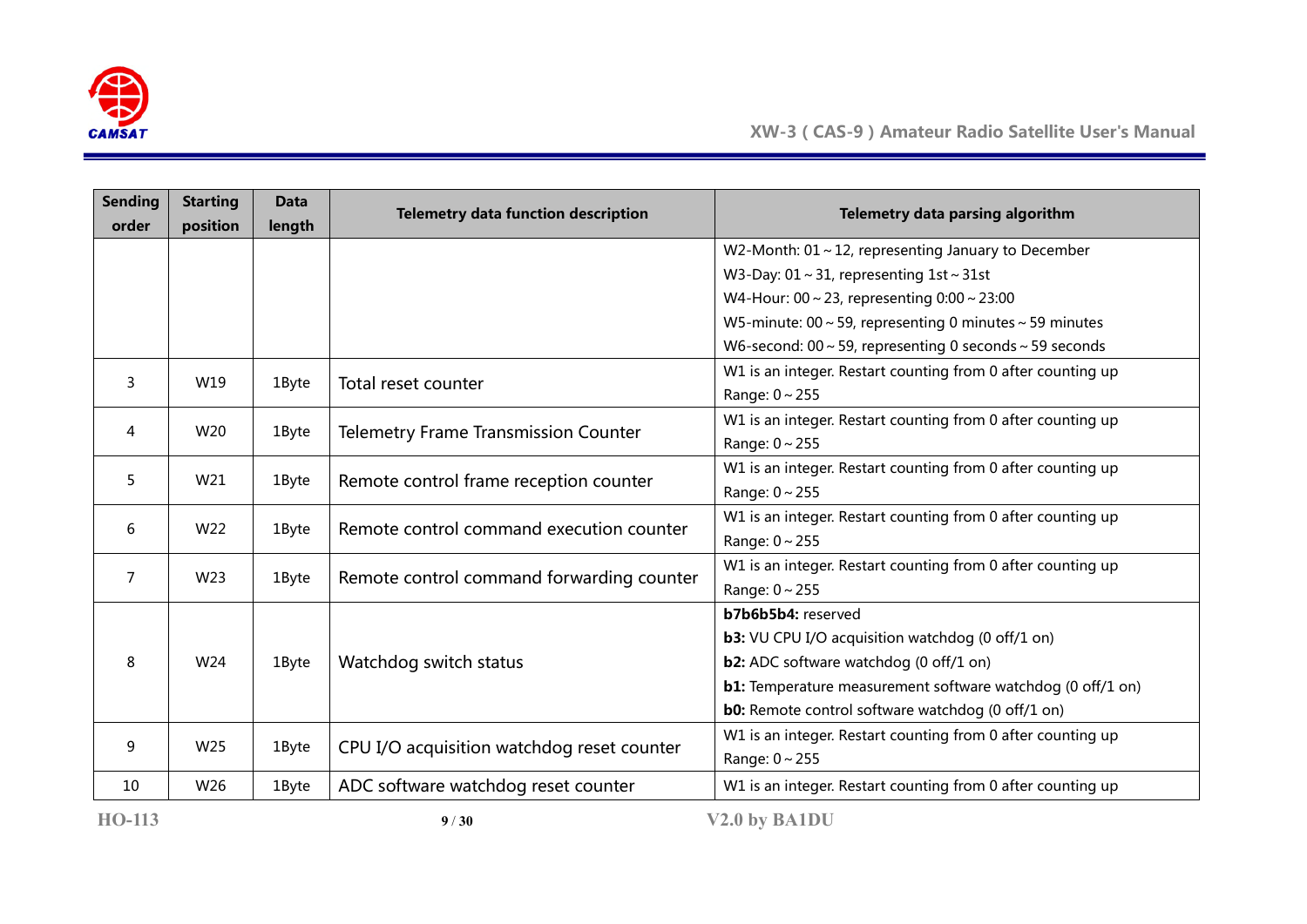

| <b>Sending</b><br>order | <b>Starting</b><br>position | <b>Data</b><br>length | <b>Telemetry data function description</b>      | Telemetry data parsing algorithm                                          |
|-------------------------|-----------------------------|-----------------------|-------------------------------------------------|---------------------------------------------------------------------------|
|                         |                             |                       |                                                 | Range: $0 \sim 255$                                                       |
| 11                      | W27                         | 1Byte                 | Temperature measurement software watchdog       | W1 is an integer. Restart counting from 0 after counting up               |
|                         |                             |                       | reset counter                                   | Range: $0 \sim 255$                                                       |
| 12                      | W28                         | 1Byte                 | software<br>watchdog<br>Remote control<br>reset | W1 is an integer. Restart counting from 0 after counting up               |
|                         |                             |                       | counter                                         | Range: $0 \sim 255$                                                       |
|                         |                             |                       |                                                 | <b>b7:</b> Allow to set to track mode (0 disable/1 enable)                |
|                         |                             |                       |                                                 | b6: Photo download enable (0 disable/1 enable)                            |
|                         |                             | 1Byte                 | Working status 1                                | <b>b5:</b> Delayed telemetry switch status (0 off/1 on)                   |
| 13                      | W29                         |                       |                                                 | <b>b4:</b> Test mode enable (0 disable/1 enable)                          |
|                         |                             |                       |                                                 | b3: 0: Linear transponder off; 1: Linear transponder on.                  |
|                         |                             |                       |                                                 | <b>b2:</b> OBDH time calibration enable (0 disable/1 enable)              |
|                         |                             |                       |                                                 | <b>b1:</b> Telemetry transmit RF power(0 low power/1 high power)          |
|                         |                             |                       |                                                 | <b>b0:</b> Program control mode enable (0-disable/1 enable)               |
|                         |                             |                       |                                                 | b7: In-orbit mode (0 not In-orbit/1 In-orbit)                             |
|                         |                             |                       |                                                 | <b>b6:</b> Battery discharge switch is on (0 off/1 on)                    |
|                         |                             |                       |                                                 | <b>b5:</b> Program control mode switch enable (0 disable/1 enable)        |
| 14                      | W30                         | 1Byte                 |                                                 | <b>b4:</b> OBDH B on A off power distribution switch status (0 off/1 on)  |
|                         |                             |                       | Working status 2                                | <b>b3:</b> OBDH A on B off power distribution switch status (0 off/1 on)  |
|                         |                             |                       |                                                 | b2: VHF antenna deployed state (0 not deployed/1 deployed)                |
|                         |                             |                       |                                                 | <b>b1:</b> UHF antenna expanded state (0 not expanded/1 expanded)         |
|                         |                             |                       |                                                 | <b>b0:</b> the status of the total antenna deployment switch (0 off/1 on) |
| 15                      | W31                         | 1Byte                 | Working status 3                                | <b>b7:</b> Waiting for into orbit mode (0 not/1 waiting)                  |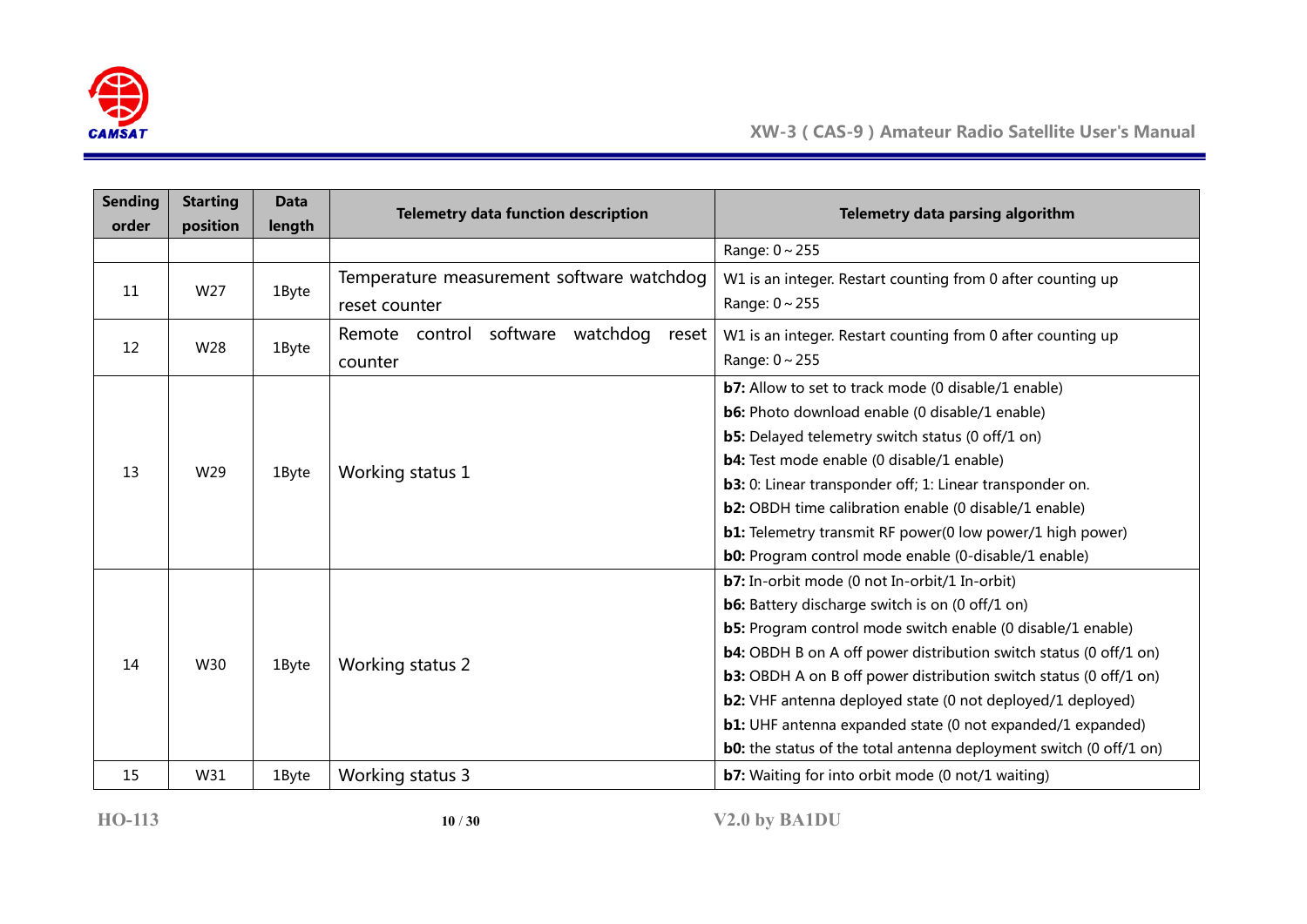

| <b>Sending</b><br>order | <b>Starting</b><br>position | <b>Data</b><br>length | <b>Telemetry data function description</b> | Telemetry data parsing algorithm                                     |
|-------------------------|-----------------------------|-----------------------|--------------------------------------------|----------------------------------------------------------------------|
|                         |                             |                       |                                            | <b>b6:</b> On-Track mode (0 non/1 On-track)                          |
|                         |                             |                       |                                            | <b>b5:</b> OBDH SPI state (0 normal/1 failure)                       |
|                         |                             |                       |                                            | b4: ADC I2C state (0 normal/1 failure)                               |
|                         |                             |                       |                                            | b3: Temperature measurement I2C state (0 normal/1 failure)           |
|                         |                             |                       |                                            | <b>b2:</b> Clock I2C state (0 normal/1 failure)                      |
|                         |                             |                       |                                            | <b>b1:</b> Inertial navigator serial port state (0 normal/1 failure) |
|                         |                             |                       |                                            | <b>b0:</b> Flash SPI state (0 normal/1 failure)                      |
| 16                      | W32                         | 2Byte                 | 12V power supply voltage                   | W1 is the integer part, W2 is the decimal part (1 decimal place)     |
|                         |                             |                       |                                            | Range: $0 \sim 15.0(V)$                                              |
| 17                      | W34                         | 2Byte                 | VU 12V power supply current                | W1W2 is an integer                                                   |
|                         |                             |                       |                                            | Range: 0~1500(mA)                                                    |
| 18                      | W36                         | 2Byte                 | VU 5V power supply voltage                 | W1 is the integer part, W2 is the decimal part (2 decimal places)    |
|                         |                             |                       |                                            | Range: $0 \sim 10.00(V)$                                             |
| 19                      | W38                         | 2Byte                 | VU 3.8V power supply voltage               | W1 is the integer part, W2 is the decimal part (2 decimal places)    |
|                         |                             |                       |                                            | Range: $0 \sim 5.00(V)$                                              |
| 20                      | W40                         | 2Byte                 | IHU 3.3V voltage 1                         | W1 is the integer part, W2 is the decimal part (2 decimal places)    |
|                         |                             |                       |                                            | Range: $0V \sim 5.00(V)$                                             |
| 21                      | W42                         | 2Byte                 | IHU 3.3V voltage 2                         | W1 is the integer part, W2 is the decimal part (2 decimal places)    |
|                         |                             |                       |                                            | Range: $0V \sim 5.00(V)$                                             |
| 22                      | W44                         | 2Byte                 | IHU 3.8V current                           | W1W2 is an integer                                                   |
|                         |                             |                       |                                            | Range: $0 \sim 500$ (mA)                                             |
| 23                      | W46                         |                       | UHF transmitter 3.8V current               | W1W2 is an integer                                                   |
|                         |                             | 2Byte                 |                                            | Range: $0 \sim 500$ (mA)                                             |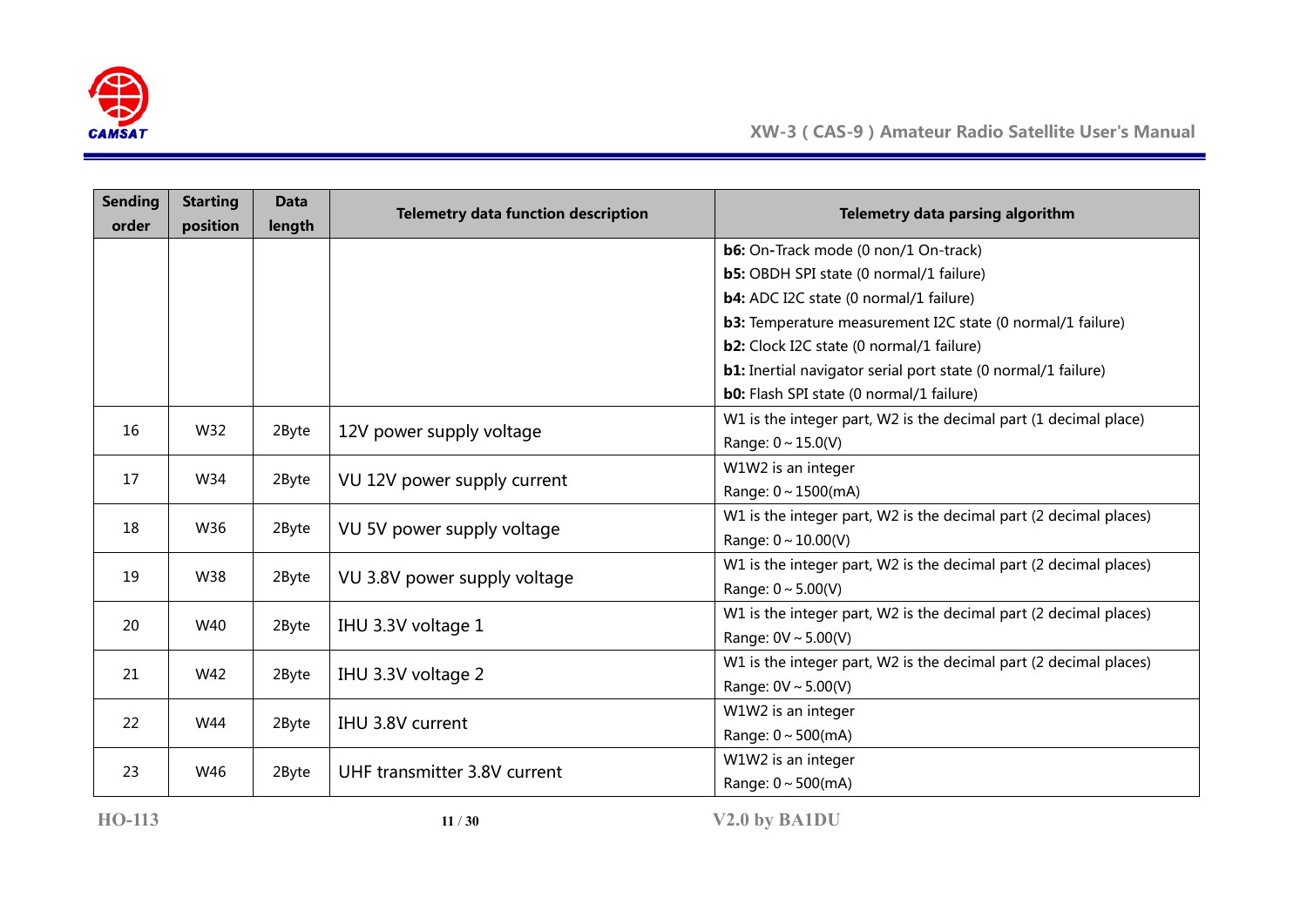

| W1W2 is an integer<br>VHF receiver 3.8V current<br>24<br>W48<br>2Byte<br>Range: $0 \sim 500$ (mA)<br>W1 is the integer part, W2 is the decimal part (2 decimal places)<br>25<br>W50<br>VHF AGC voltage<br>2Byte<br>Range: $0 \sim 5.00(V)$<br>W1W2 is an integer<br>RF transmit power<br>26<br>W <sub>52</sub><br>2Byte<br>Range: $0 \sim 2000$ (mW)<br>W1W2 is an integer<br>RF reflected power<br>27<br>W54<br>2Byte<br>Range: $0 \sim 1000$ (mW)<br>W1 is the integer part, W2 is the decimal part (1 decimal place)<br>Thermoelectric generator voltage 1<br>28<br>W56<br>2Byte<br>Range: $0 \sim 30.0(V)$<br>W1 is the integer part, W2 is the decimal part (1 decimal place)<br>Thermoelectric generator voltage 2<br>29<br>W <sub>58</sub><br>2Byte<br>Range: $0 \sim 30.0(V)$<br>30<br>W60<br>UHF Transmitter PA temperature<br>1Byte<br><b>bits</b><br>Range: $-100 \sim +100$ (°C)<br>31<br>W61<br><b>VHF Receiver temperature</b><br><b>bits</b><br>1Byte<br>Range: $-100 \sim +100$ (°C)<br>32<br>W62<br>IHU temperature<br>1Byte<br>bits<br>Range: $-100 \sim +100$ (°C)<br>B7 of W1 is the sign bit, 0 is positive, 1 is negative; b6~b0 are numerical<br>W63<br>Thermoelectric generator temperature 1<br>33<br>1Byte | <b>Sending</b> | <b>Starting</b> | <b>Data</b> | <b>Telemetry data function description</b> | Telemetry data parsing algorithm                                            |
|--------------------------------------------------------------------------------------------------------------------------------------------------------------------------------------------------------------------------------------------------------------------------------------------------------------------------------------------------------------------------------------------------------------------------------------------------------------------------------------------------------------------------------------------------------------------------------------------------------------------------------------------------------------------------------------------------------------------------------------------------------------------------------------------------------------------------------------------------------------------------------------------------------------------------------------------------------------------------------------------------------------------------------------------------------------------------------------------------------------------------------------------------------------------------------------------------------------------------------------|----------------|-----------------|-------------|--------------------------------------------|-----------------------------------------------------------------------------|
|                                                                                                                                                                                                                                                                                                                                                                                                                                                                                                                                                                                                                                                                                                                                                                                                                                                                                                                                                                                                                                                                                                                                                                                                                                      | order          | position        | length      |                                            |                                                                             |
|                                                                                                                                                                                                                                                                                                                                                                                                                                                                                                                                                                                                                                                                                                                                                                                                                                                                                                                                                                                                                                                                                                                                                                                                                                      |                |                 |             |                                            |                                                                             |
|                                                                                                                                                                                                                                                                                                                                                                                                                                                                                                                                                                                                                                                                                                                                                                                                                                                                                                                                                                                                                                                                                                                                                                                                                                      |                |                 |             |                                            |                                                                             |
|                                                                                                                                                                                                                                                                                                                                                                                                                                                                                                                                                                                                                                                                                                                                                                                                                                                                                                                                                                                                                                                                                                                                                                                                                                      |                |                 |             |                                            |                                                                             |
|                                                                                                                                                                                                                                                                                                                                                                                                                                                                                                                                                                                                                                                                                                                                                                                                                                                                                                                                                                                                                                                                                                                                                                                                                                      |                |                 |             |                                            |                                                                             |
|                                                                                                                                                                                                                                                                                                                                                                                                                                                                                                                                                                                                                                                                                                                                                                                                                                                                                                                                                                                                                                                                                                                                                                                                                                      |                |                 |             |                                            |                                                                             |
|                                                                                                                                                                                                                                                                                                                                                                                                                                                                                                                                                                                                                                                                                                                                                                                                                                                                                                                                                                                                                                                                                                                                                                                                                                      |                |                 |             |                                            |                                                                             |
|                                                                                                                                                                                                                                                                                                                                                                                                                                                                                                                                                                                                                                                                                                                                                                                                                                                                                                                                                                                                                                                                                                                                                                                                                                      |                |                 |             |                                            |                                                                             |
|                                                                                                                                                                                                                                                                                                                                                                                                                                                                                                                                                                                                                                                                                                                                                                                                                                                                                                                                                                                                                                                                                                                                                                                                                                      |                |                 |             |                                            |                                                                             |
|                                                                                                                                                                                                                                                                                                                                                                                                                                                                                                                                                                                                                                                                                                                                                                                                                                                                                                                                                                                                                                                                                                                                                                                                                                      |                |                 |             |                                            |                                                                             |
|                                                                                                                                                                                                                                                                                                                                                                                                                                                                                                                                                                                                                                                                                                                                                                                                                                                                                                                                                                                                                                                                                                                                                                                                                                      |                |                 |             |                                            |                                                                             |
|                                                                                                                                                                                                                                                                                                                                                                                                                                                                                                                                                                                                                                                                                                                                                                                                                                                                                                                                                                                                                                                                                                                                                                                                                                      |                |                 |             |                                            |                                                                             |
|                                                                                                                                                                                                                                                                                                                                                                                                                                                                                                                                                                                                                                                                                                                                                                                                                                                                                                                                                                                                                                                                                                                                                                                                                                      |                |                 |             |                                            |                                                                             |
|                                                                                                                                                                                                                                                                                                                                                                                                                                                                                                                                                                                                                                                                                                                                                                                                                                                                                                                                                                                                                                                                                                                                                                                                                                      |                |                 |             |                                            | B7 of W1 is the sign bit, 0 is positive, 1 is negative; b6~b0 are numerical |
|                                                                                                                                                                                                                                                                                                                                                                                                                                                                                                                                                                                                                                                                                                                                                                                                                                                                                                                                                                                                                                                                                                                                                                                                                                      |                |                 |             |                                            |                                                                             |
|                                                                                                                                                                                                                                                                                                                                                                                                                                                                                                                                                                                                                                                                                                                                                                                                                                                                                                                                                                                                                                                                                                                                                                                                                                      |                |                 |             |                                            |                                                                             |
|                                                                                                                                                                                                                                                                                                                                                                                                                                                                                                                                                                                                                                                                                                                                                                                                                                                                                                                                                                                                                                                                                                                                                                                                                                      |                |                 |             |                                            | B7 of W1 is the sign bit, 0 is positive, 1 is negative; b6~b0 are numerical |
|                                                                                                                                                                                                                                                                                                                                                                                                                                                                                                                                                                                                                                                                                                                                                                                                                                                                                                                                                                                                                                                                                                                                                                                                                                      |                |                 |             |                                            |                                                                             |
|                                                                                                                                                                                                                                                                                                                                                                                                                                                                                                                                                                                                                                                                                                                                                                                                                                                                                                                                                                                                                                                                                                                                                                                                                                      |                |                 |             |                                            |                                                                             |
|                                                                                                                                                                                                                                                                                                                                                                                                                                                                                                                                                                                                                                                                                                                                                                                                                                                                                                                                                                                                                                                                                                                                                                                                                                      |                |                 |             |                                            | B7 of W1 is the sign bit, 0 is positive, 1 is negative; b6~b0 are numerical |
|                                                                                                                                                                                                                                                                                                                                                                                                                                                                                                                                                                                                                                                                                                                                                                                                                                                                                                                                                                                                                                                                                                                                                                                                                                      |                |                 |             |                                            |                                                                             |
|                                                                                                                                                                                                                                                                                                                                                                                                                                                                                                                                                                                                                                                                                                                                                                                                                                                                                                                                                                                                                                                                                                                                                                                                                                      |                |                 |             |                                            |                                                                             |
|                                                                                                                                                                                                                                                                                                                                                                                                                                                                                                                                                                                                                                                                                                                                                                                                                                                                                                                                                                                                                                                                                                                                                                                                                                      |                |                 |             |                                            |                                                                             |
|                                                                                                                                                                                                                                                                                                                                                                                                                                                                                                                                                                                                                                                                                                                                                                                                                                                                                                                                                                                                                                                                                                                                                                                                                                      |                |                 |             |                                            | bits                                                                        |

**HO-113 12** / **30 V2.0 by BA1DU**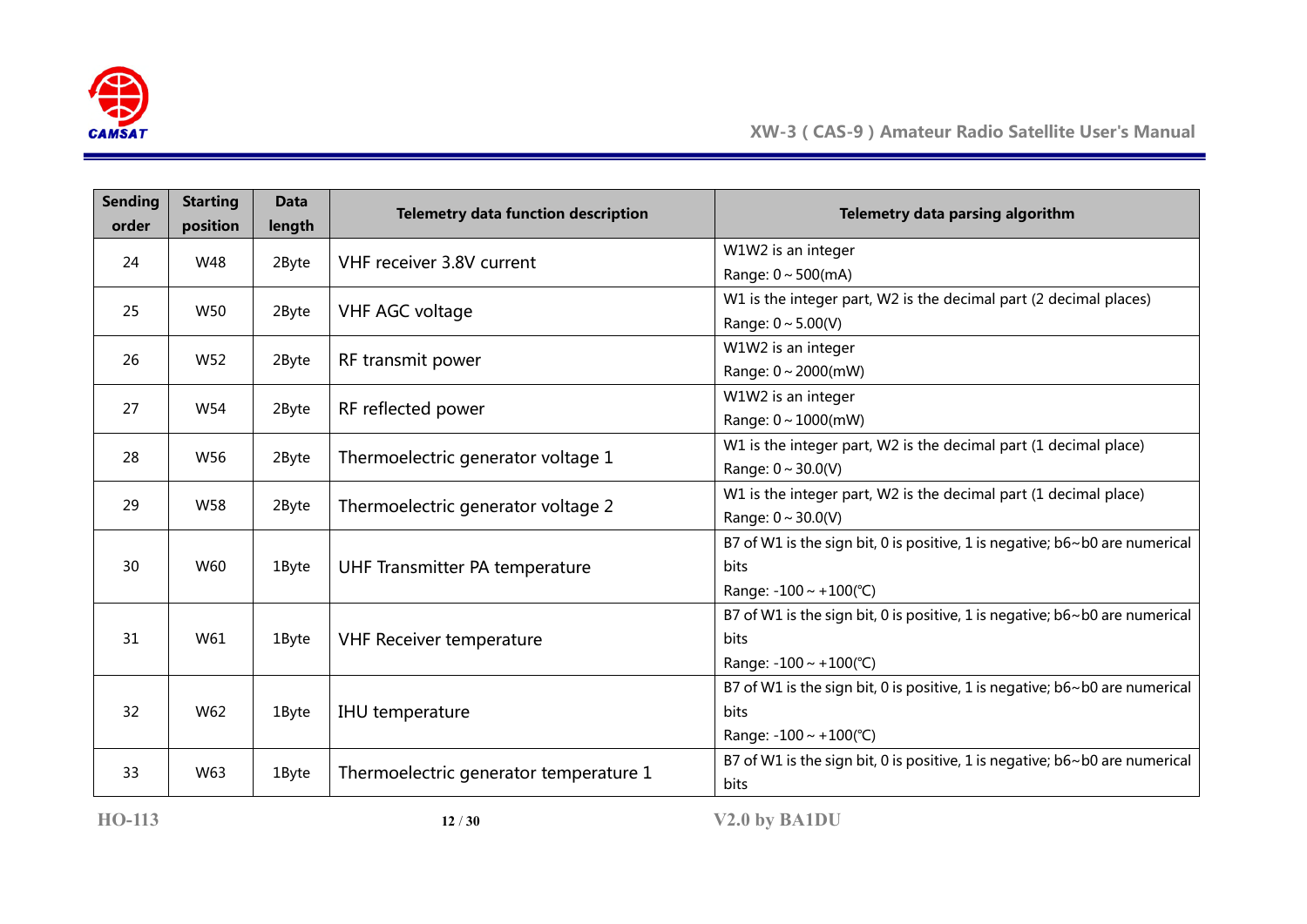

| <b>Sending</b> | <b>Starting</b> | <b>Data</b> | <b>Telemetry data function description</b> | Telemetry data parsing algorithm                                                   |
|----------------|-----------------|-------------|--------------------------------------------|------------------------------------------------------------------------------------|
| order          | position        | length      |                                            |                                                                                    |
|                |                 |             |                                            | Range: -127 ~ +127(°C)                                                             |
|                |                 |             |                                            | B7 of W1 is the sign bit, 0 is positive, 1 is negative; $b6 \sim b0$ are numerical |
| 34             | W64             | 1Byte       | Thermoelectric generator temperature 2     | bits                                                                               |
|                |                 |             |                                            | Range: -127 ~ +127 (°C)                                                            |
|                |                 |             |                                            | W1-Hour: $00 \sim 23$ , representing $0:00 \sim 23:00$                             |
| 35             | W65             | 3Byte       | Current delay telemetry interval           | W2-Minute: 00 $\sim$ 59, representing 0 minute $\sim$ 59 minutes                   |
|                |                 |             |                                            | W3-second: $00 \sim 59$ , representing 0 second $\sim 59$ seconds                  |
|                |                 |             |                                            | W1-Year: $0 \sim 99$ , representing $2000 \sim 2099$                               |
|                |                 | 6Byte       | Delay telemetry start time setting         | W2-Month: $01 \sim 12$ , representing January to December                          |
| 36             | W68             |             |                                            | W3-Day: $01 \sim 31$ , representing $1st \sim 31st$                                |
|                |                 |             |                                            | W4-Hour: $00 \sim 23$ , representing $0:00 \sim 23:00$                             |
|                |                 |             |                                            | W5-minute: $00 \sim 59$ , representing 0 minute $\sim 59$ minutes                  |
|                |                 |             |                                            | W6-second: $00 \sim 59$ , representing 0 second $\sim 59$ seconds                  |
|                |                 |             |                                            | W1-Hour: $00 \sim 23$ , representing $0:00 \sim 23:00$                             |
| 37             | W74             | 3Byte       | Delay telemetry interval setting           | W2-Minute: $00 \sim 59$ , representing 0 minutes $\sim 59$ minutes                 |
|                |                 |             |                                            | W3-second: $00 \sim 59$ , representing 0 seconds $\sim 59$ seconds                 |
| 38             | W77             |             |                                            | W1W2W3 is an integer                                                               |
|                |                 | 3Byte       | Delay telemetry times setting              | Range: 0 ~ 16777215                                                                |
|                |                 |             |                                            | $W_1W_2$ : Q0L Q0H                                                                 |
| 39             | W80             | 2Byte       | Attitude quaternion q0                     | q0=((Q0H < < 8) Q0L)/32768                                                         |
|                |                 |             |                                            | $W_1W_2$ : Q1L Q1H                                                                 |
| 40             | W82             | 2Byte       | Attitude quaternion q1                     | q1=((Q1H < < 8) Q1L)/32768                                                         |
| 41             | W84             | 2Byte       | Attitude quaternion q2                     | $W_1W_2$ : Q2L Q2H                                                                 |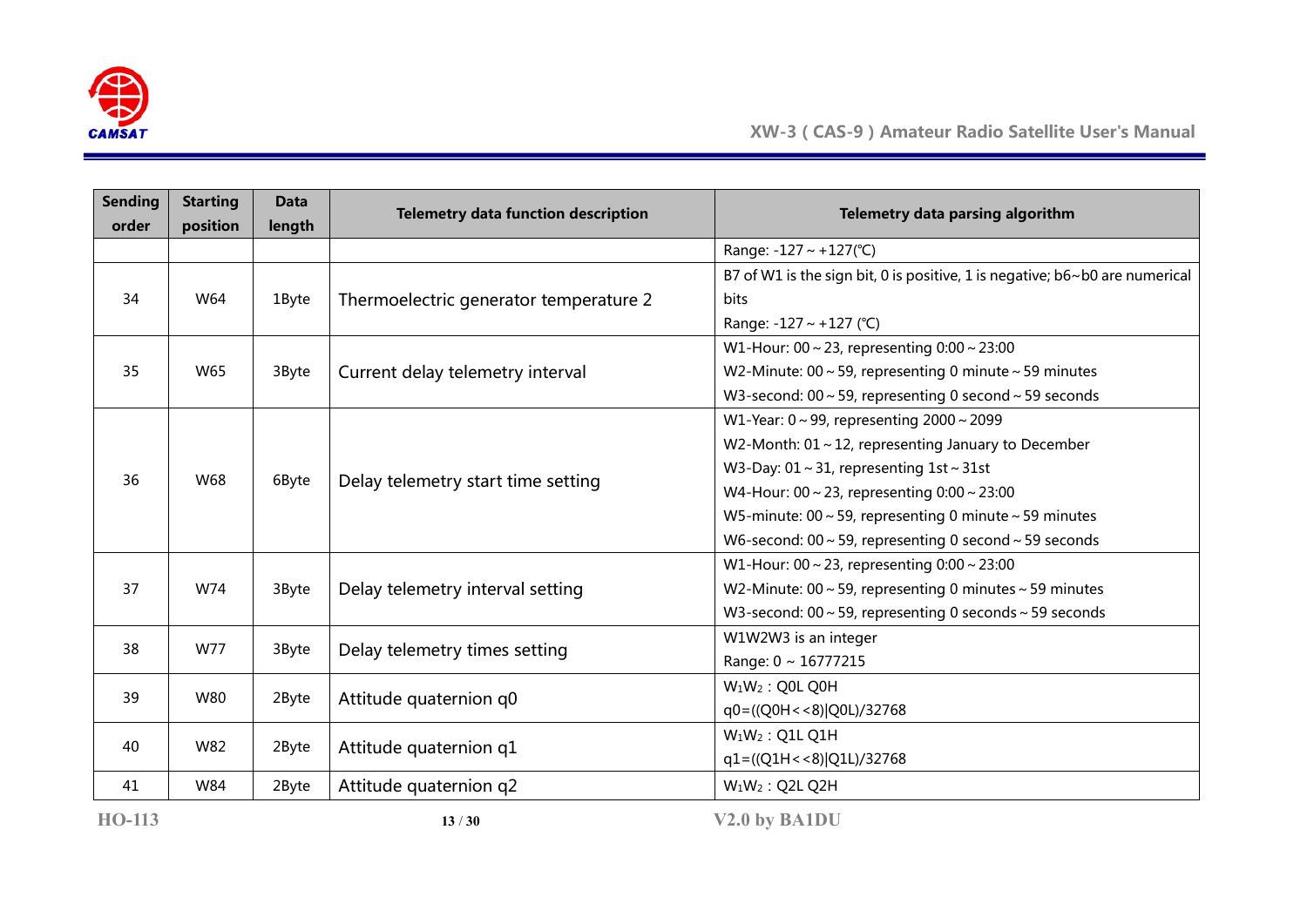

| <b>Sending</b><br>order | <b>Starting</b><br>position | <b>Data</b><br>length        | <b>Telemetry data function description</b>                                                   |                                         | Telemetry data parsing algorithm                                 |  |  |  |
|-------------------------|-----------------------------|------------------------------|----------------------------------------------------------------------------------------------|-----------------------------------------|------------------------------------------------------------------|--|--|--|
|                         |                             |                              |                                                                                              | q2=((Q2H < < 8) Q2L)/32768              |                                                                  |  |  |  |
| 42                      | W86                         | 2Byte                        | Attitude quaternion q3                                                                       | $W_1W_2$ : Q3L Q3H                      |                                                                  |  |  |  |
|                         |                             |                              |                                                                                              | q3=((Q3H < < 8) Q3L)/32768              |                                                                  |  |  |  |
| 43                      | <b>W88</b>                  | 2Byte                        | X-axis angular speed                                                                         | $W_1W_2$ : WxL WxH                      |                                                                  |  |  |  |
|                         |                             |                              |                                                                                              | $Wx = ((WxH < 8) WxL)/32768*2000(°/s))$ |                                                                  |  |  |  |
| 44                      | W90                         | 2Byte                        | Y axis angular speed                                                                         | $W_1W_2$ : WyL WyH                      |                                                                  |  |  |  |
|                         |                             |                              |                                                                                              | Wy=((WyH<<8) WyL)/32768*2000(°/s)       |                                                                  |  |  |  |
| 45                      | W92                         | 2Byte                        | Z-axis angular speed                                                                         | $W_1W_2$ : WzL WzH                      |                                                                  |  |  |  |
|                         |                             |                              |                                                                                              | Wz=((WzH < < 8)   WzL)/32768*2000(°/s)  |                                                                  |  |  |  |
|                         |                             |                              | Satellite time seconds                                                                       | W1 second highest byte                  | The four bytes are the accumulated                               |  |  |  |
| 46                      | W94                         | 4Byte                        |                                                                                              | W2 second high byte                     | value of the whole second of UTC since                           |  |  |  |
|                         |                             |                              |                                                                                              | W3 second low byte                      | 0:00:00:00 UTC on January 1, 2009 (0:00                          |  |  |  |
|                         |                             |                              |                                                                                              | W4 second lowest byte                   | after the jumped second).                                        |  |  |  |
| 47                      | W98                         | 2Byte                        | Satellite time milliseconds                                                                  | W1W2 is an integer                      |                                                                  |  |  |  |
| 48                      | W100                        | 2Byte                        | Satellite primary bus voltage                                                                |                                         | W1 is the integer part, W2 is the decimal part (1 decimal place) |  |  |  |
|                         |                             |                              |                                                                                              | Range: $0 \sim 30.0(V)$                 |                                                                  |  |  |  |
| 49                      |                             |                              | Satellite load total current                                                                 |                                         | W1 is the integer part, W2 is the decimal part (1 decimal place) |  |  |  |
|                         | W102<br>2Byte               |                              |                                                                                              | Range: $0 \sim 10.0(A)$                 |                                                                  |  |  |  |
| 50                      | W104                        |                              |                                                                                              |                                         | W1 is the integer part, W2 is the decimal part (1 decimal place) |  |  |  |
|                         |                             | 2Byte<br>Solar array current |                                                                                              | Range: $0 \sim 10.0(A)$                 |                                                                  |  |  |  |
| 51                      | W106                        | 2Byte                        | Battery charging current<br>W1 is the integer part, W2 is the decimal part (1 decimal place) |                                         |                                                                  |  |  |  |
| <b>HO-113</b>           |                             |                              | 14/30                                                                                        | V <sub>2.0</sub> by BA1DU               |                                                                  |  |  |  |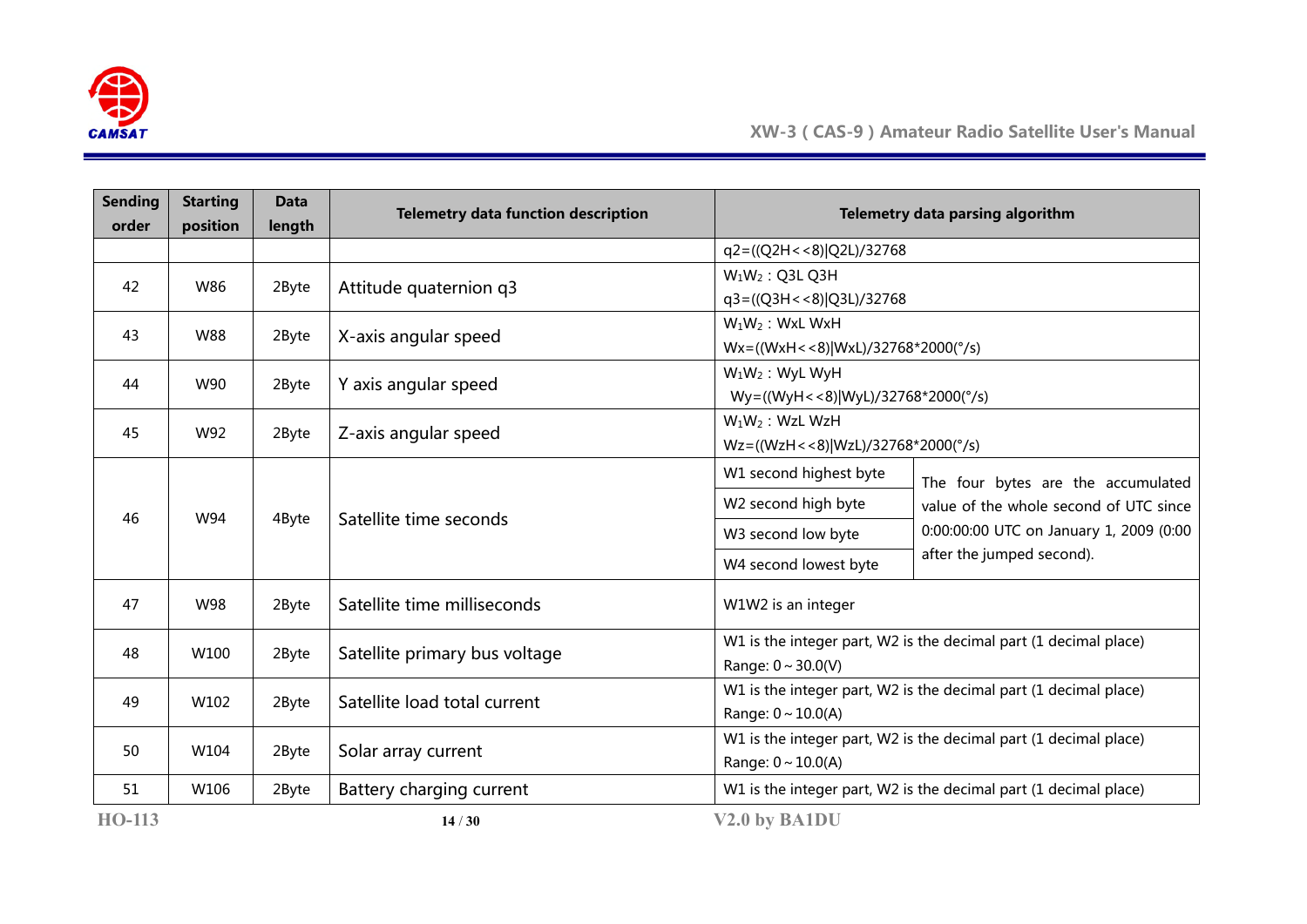

| <b>Sending</b> | <b>Starting</b> | <b>Data</b> | <b>Telemetry data function description</b> | Telemetry data parsing algorithm                                   |  |
|----------------|-----------------|-------------|--------------------------------------------|--------------------------------------------------------------------|--|
| order          | position        | length      |                                            |                                                                    |  |
|                |                 |             |                                            | Range: $0 \sim -10.0(A)$                                           |  |
| 52             | W108            | 2Byte       | Battery discharge current                  | W1 is the integer part, W2 is the decimal part (1 decimal place)   |  |
|                |                 |             |                                            | Range: $0 \sim 10.0(A)$                                            |  |
| 53             | W110            | 2Byte       |                                            | W1 is the integer part, W2 is the decimal part (1 decimal place)   |  |
|                |                 |             | +5.3V supply voltage                       | Range: $0 \sim 30.0(V)$                                            |  |
|                |                 |             |                                            | b7~b0 (the following are hexadecimal representations, where b7~b4  |  |
|                |                 |             |                                            | correspond to the main operating mode, and b3~b0 correspond to the |  |
|                |                 |             |                                            | sub-mode):                                                         |  |
|                |                 |             |                                            | 0x00--Active segment mode                                          |  |
|                |                 |             |                                            | 0x11-Full attitude capture mode: Rate damping                      |  |
|                |                 |             |                                            | 0x12-Full attitude capture mode: Sun search                        |  |
|                |                 |             |                                            | 0x13-Full attitude capture mode: Orientation to sun                |  |
|                |                 |             |                                            | 0x14-Full attitude capture mode: Orientation to the ground         |  |
| 54             | W112            |             | Satellite attitude control mode            | 0x15-Full attitude capture mode: Maneuvering to the sun            |  |
|                |                 | 1Byte       |                                            | 0x20-Attitude maneuver mode                                        |  |
|                |                 |             |                                            | 0x23—Attitude maneuver mode: Switch to cruise to the sun           |  |
|                |                 |             |                                            | 0x24-Attitude maneuver mode: Switch to normal operation            |  |
|                |                 |             |                                            | 0x25-Attitude maneuver mode: Switch to offset flight               |  |
|                |                 |             |                                            | 0x26-Attitude maneuver mode: Switch to a fixed point to stare      |  |
|                |                 |             |                                            | 0x27—Attitude maneuver mode: Switch to inertial space pointing     |  |
|                |                 |             |                                            | 0x30-Cruising mode to the sun                                      |  |
|                |                 |             |                                            | 0x40-Normal operating mode                                         |  |
|                |                 |             |                                            | 0x50-Biased flight mode                                            |  |

**HO-113 15** / **30 V2.0 by BA1DU**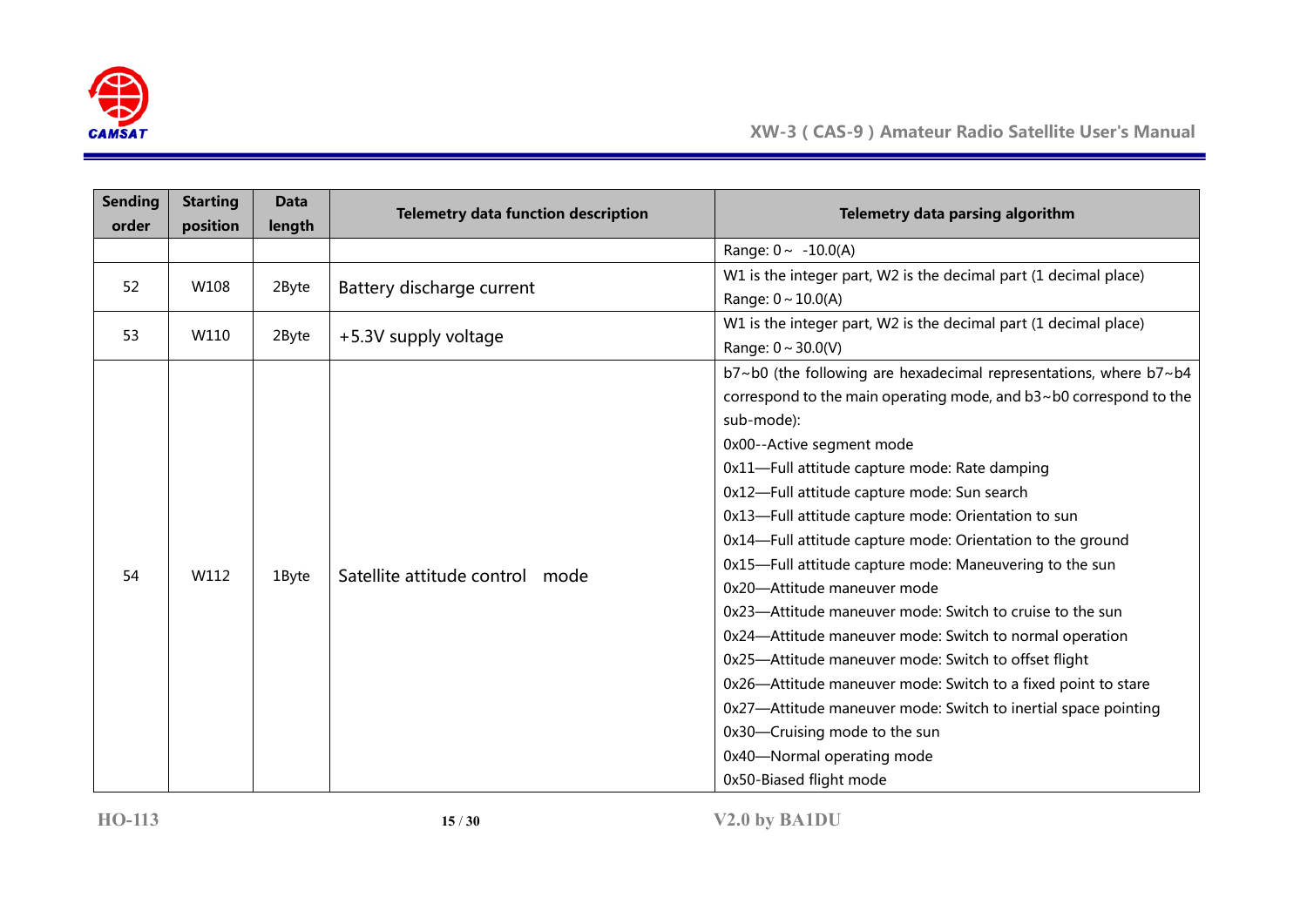

| <b>Sending</b><br>order | <b>Starting</b><br>position | <b>Data</b><br>length | <b>Telemetry data function description</b> | Telemetry data parsing algorithm                                     |
|-------------------------|-----------------------------|-----------------------|--------------------------------------------|----------------------------------------------------------------------|
|                         |                             |                       |                                            | 0x60-Fixed-point staring mode                                        |
|                         |                             |                       |                                            | 0x70-Inertial space pointing mode                                    |
|                         |                             |                       |                                            | 0xB0-Track control mode                                              |
|                         |                             |                       |                                            | 0xC0-Stop control mode                                               |
|                         |                             |                       |                                            | 0xD0-Reset mode                                                      |
|                         |                             |                       |                                            | Other: Invalid mode                                                  |
|                         |                             |                       |                                            | B7 of W1 is a character bit, 0 is positive, 1 is negative; b6~b0 are |
| 55                      | W113                        | 1Byte                 | Satellite longitude                        | numeric bits                                                         |
|                         |                             |                       |                                            | Range: N*2, (-180 ° ~180 °)                                          |
|                         |                             |                       |                                            | B7 of W1 is a character bit, 0 is positive, 1 is negative; b6~b0 are |
| 56                      | W114                        | 1Byte                 | Satellite latitude                         | numeric bits                                                         |
|                         |                             |                       |                                            | Range: N*2, (-90 ° ~90 °)                                            |
|                         |                             |                       |                                            | B7 of W1 is a character bit, 0 is positive, 1 is negative; b6~b0 are |
| 57                      | W115                        | 1Byte                 | Rolling angle estimation                   | numeric bits                                                         |
|                         |                             |                       |                                            | Range: -125 ~ +125 °                                                 |
|                         |                             |                       |                                            | B7 of W1 is a character bit, 0 is positive, 1 is negative; b6~b0 are |
| 58                      | W116                        | 1Byte                 | Pitch angle estimation                     | numeric bits                                                         |
|                         |                             |                       |                                            | Range: $-125 \sim +125$ °                                            |
|                         |                             |                       |                                            | B7 of W1 is a character bit, 0 is positive, 1 is negative; b6~b0 are |
| 59                      | W117                        | 1Byte                 | Yaw angle estimation                       | numeric bits                                                         |
|                         |                             |                       |                                            | Range: $-125 \sim +125$ °                                            |
| 60                      | W118                        | 2Byte                 | Uplink remote control data block counter   | W1 is the high byte, W2 is the low byte                              |
|                         |                             |                       |                                            | Range: 0~65535                                                       |

**HO-113 16** / **30 V2.0 by BA1DU**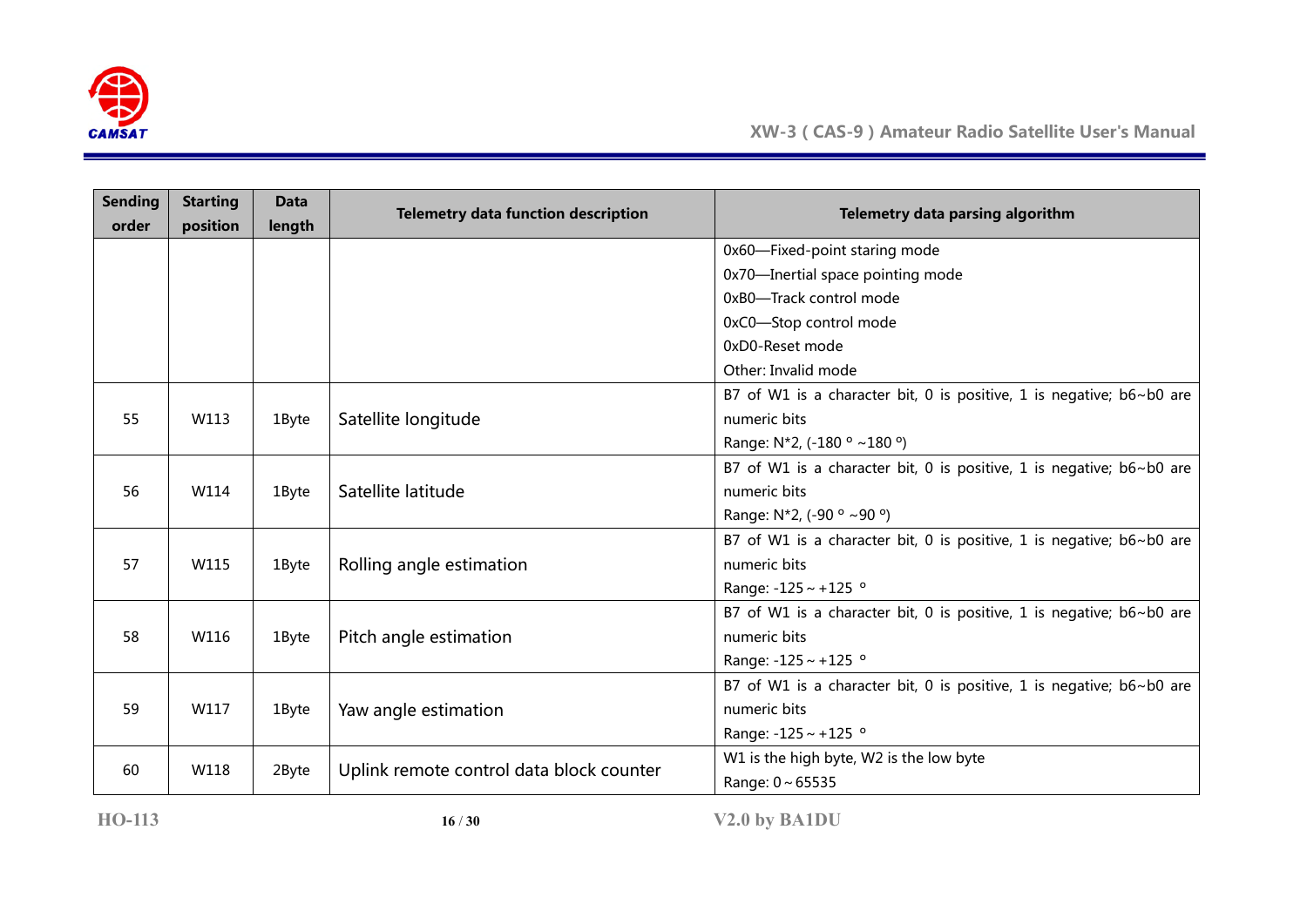

| <b>Sending</b> | <b>Starting</b> | <b>Data</b> | <b>Telemetry data function description</b>                                | Telemetry data parsing algorithm                                                |  |  |  |  |
|----------------|-----------------|-------------|---------------------------------------------------------------------------|---------------------------------------------------------------------------------|--|--|--|--|
| order          | position        | length      |                                                                           |                                                                                 |  |  |  |  |
|                |                 |             |                                                                           | <b>b7:</b> X-band transceiver transmitter switch status 1: On; 0: Off           |  |  |  |  |
|                |                 |             |                                                                           | <b>b6:</b> X-band transceiver position synchronization lock indication 1:       |  |  |  |  |
|                |                 |             |                                                                           | locked; 0: lost lock                                                            |  |  |  |  |
|                |                 |             |                                                                           | <b>b5:</b> X-band transceiver remote control carrier lock indication 1: locked; |  |  |  |  |
|                |                 |             |                                                                           | 0: lost lock                                                                    |  |  |  |  |
|                |                 |             |                                                                           | <b>b4:</b> X-band transceiver remote control pseudo code lock indication 1:     |  |  |  |  |
| 61             | W120            | 1Byte       | X-band transceiver working status                                         | locked; 0: lost lock                                                            |  |  |  |  |
|                |                 |             |                                                                           | <b>b3:</b> CRC check status of X-band transceiver remote control data 1: CRC    |  |  |  |  |
|                |                 |             |                                                                           | is correct; 0: CRC is wrong                                                     |  |  |  |  |
|                |                 |             |                                                                           | <b>b2:</b> X-band transceiver remote control channel status self-check 1:       |  |  |  |  |
|                |                 |             |                                                                           | valid; 0: invalid                                                               |  |  |  |  |
|                |                 |             | <b>b1b0:</b> X-band transceiver remote control code group status 01: Code |                                                                                 |  |  |  |  |
|                |                 |             |                                                                           | group 1; 10: Code group 2                                                       |  |  |  |  |
|                |                 |             |                                                                           | W1 is the integer part, W2 is the decimal part (1 decimal place)                |  |  |  |  |
| 62             | W121            | 2Byte       | X-band transceiver AGC voltage                                            | Range: $0 \sim 6.6(V)$                                                          |  |  |  |  |
|                |                 |             |                                                                           | W1 is the integer part, W2 is the decimal part (1 decimal place)                |  |  |  |  |
| 63             | W123            | 2Byte       | X-band transceiver transmit power level                                   | Range: $0 \sim 6.6(V)$                                                          |  |  |  |  |
|                |                 |             |                                                                           | <b>b7~b4:</b> X-band transceiver baseband execution counter $0 \sim 15$         |  |  |  |  |
|                |                 |             |                                                                           | <b>b3b2:</b> X-band transceiver SPI interface empty flag 01: valid; 10: invalid |  |  |  |  |
|                | W125            |             | X-band transceiver SPI interface status                                   | <b>b1:</b> X-band transceiver SPI-MISO data with or without monitoring 1:       |  |  |  |  |
| 64             |                 | 1Byte       |                                                                           | with data; 0: without data                                                      |  |  |  |  |
|                |                 |             |                                                                           | <b>b0:</b> X-band transceiver SPI-MOSI data with or without monitoring 1:       |  |  |  |  |
|                |                 |             |                                                                           | with data; 0: without data                                                      |  |  |  |  |

**HO-113 17** / **30 V2.0 by BA1DU**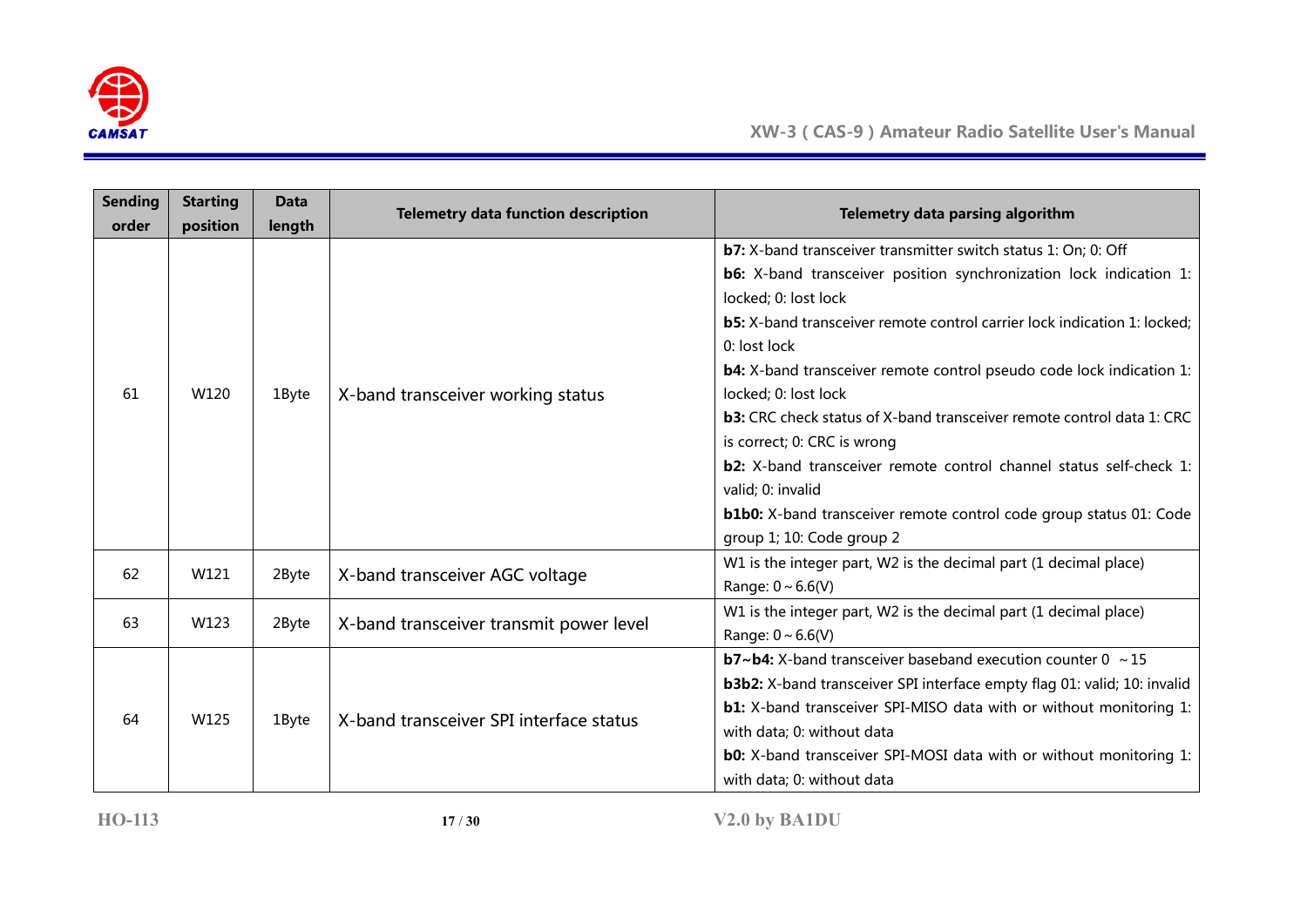

## **4、Space camera photo data:**

XW-3 (CAS-9) satellite can store up to 10 photos taken by the space camera. The newly taken photo data will overwrite the old photo data, first in, first out. There are two photo resolutions, one is 256x256 pixels, and the data size of each photo is 64k bytes; the other is 512x512 pixels, and the data size of each photo is 256k bytes. Users can download the photo catalog information to learn about the photos stored on the satellite, and select the photos to download.

## **(1)Photo catalog information**

XW-3 (CAS-9) satellite photo catalog information is stored in the flash memory on the satellite in the following format.

| <b>Function code</b>   | Photo catalog information content |
|------------------------|-----------------------------------|
| 7Bvte                  | 80Byte                            |
| W0~W6:0x02000100010057 | W7~W86                            |

| Photo storage information content                                                                                                             |       |  |       |  |  |  |  |  |  |  |  |
|-----------------------------------------------------------------------------------------------------------------------------------------------|-------|--|-------|--|--|--|--|--|--|--|--|
| <b>Article 2 Photo storage</b><br>Article 10 Photo storage<br><b>Article 1 Photo storage</b><br><br>information<br>information<br>information |       |  |       |  |  |  |  |  |  |  |  |
| 8Byte                                                                                                                                         | 8Byte |  | 8Byte |  |  |  |  |  |  |  |  |

The format of each photo catalog information is shown in the following table:

| 1Byte | 1Byte | 1Byte | $1$ Byte        | 1Byte  | 1Byte  | 1Byte         |                           | 1Byte |  |
|-------|-------|-------|-----------------|--------|--------|---------------|---------------------------|-------|--|
| Year  | Month | Day   | Hour            | Minute | Second | bit7~Bit3     | $Bit2~\sim$ Bit0<br>1Byte |       |  |
|       |       |       | Photograph time |        | Camera | Photo counter |                           |       |  |
|       |       |       |                 |        | number |               |                           |       |  |

#### **1) Year, month, day, hour, minute, and second:** the time when the photo data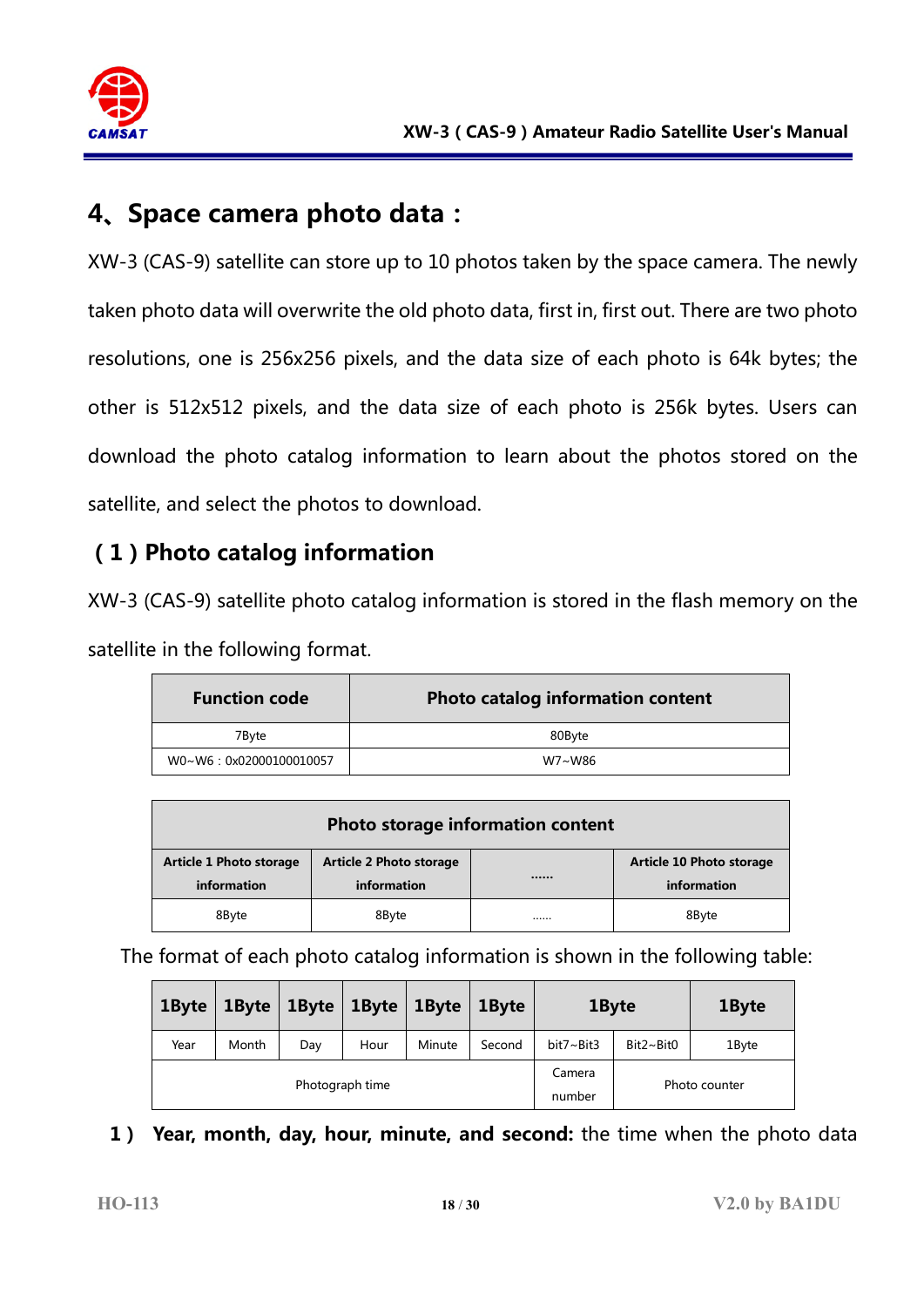

starts to be stored.

#### **2) Camera number:** fixed value 1

**3) Photograph counter:** start counting from 1, and restart counting from 1 when it is full. 0 is the initial state, which means that no photo has been taken yet.  $1 \sim 999$ is the photo count value.

### **(2)Photo data**

The downlink transmission of photo data uses the telemetry RF channel, using the same modulation system and RF specification as the telemetry transmission.

When the satellite receives and executes the download photo remote control command from the ground station, the transmission of telemetry data stops immediately, and instead sends the photo data required to be downloaded in the remote control command. Each frame of photo data is 256 bytes, all of which are valid data for the photo. Each time the photo data is sent, all data frames of that photo are sent continuously. There are two types of photos, one with a resolution of 256X256 pixels and a photo data size of 64K bytes, the other with a resolution of 512X512 pixels and a photo data size of 256K bytes.

After downloading the photo data, connect all the data frames (256 bytes per frame) together according to the download sequence, store it as a file with raw as the extension, and then use the picture browsing software to open the file to view the photo.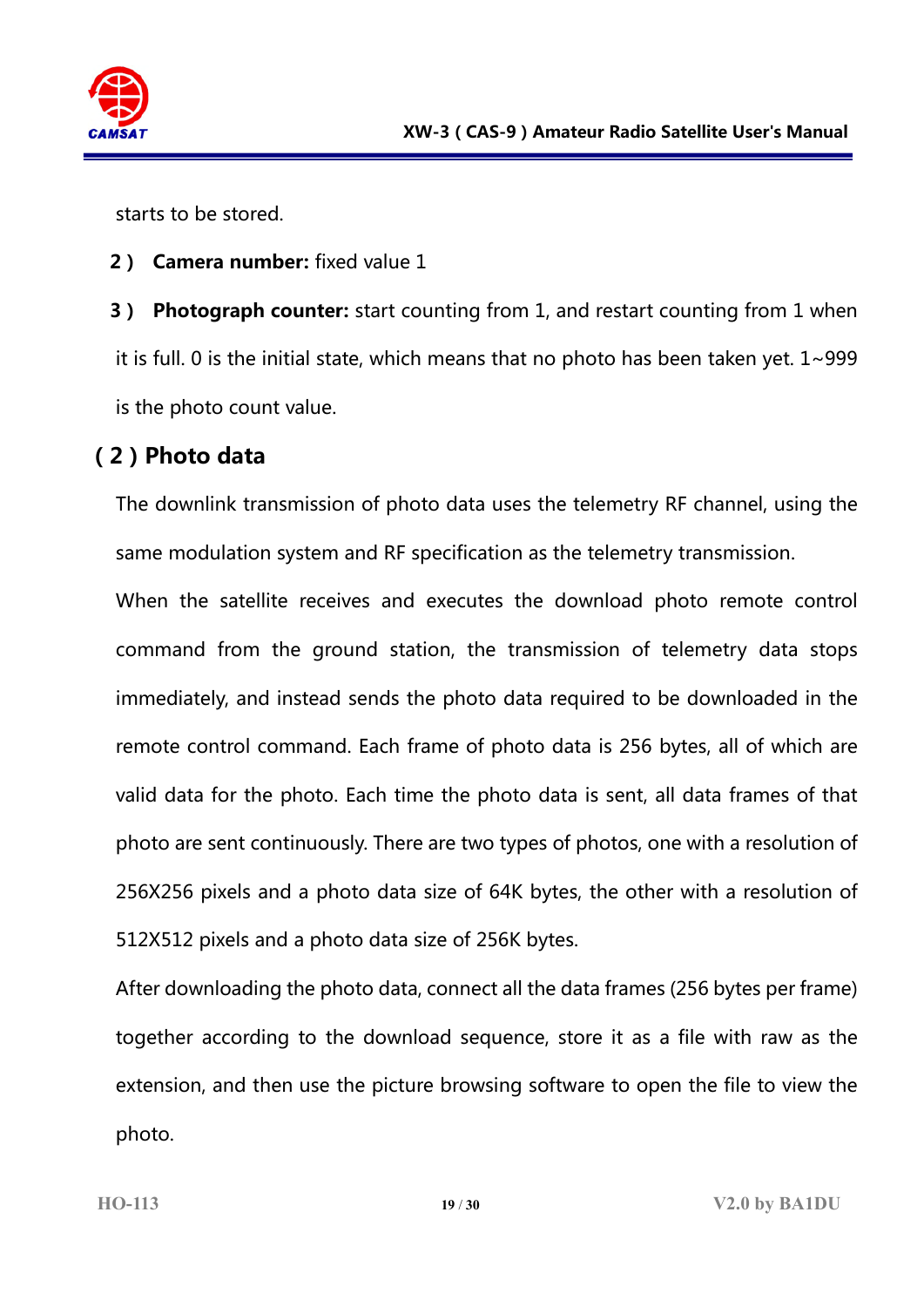

#### **(3)Photo data download remote command**

The remote control of downloading XW-3 (CAS-9) satellite space camera photo data uses DTMF subcarrier modulation and FM radio frequency modulation system. The remote control command codes are shown in the following table.

|    | <b>DTMF Remote</b> | <b>Functions performed</b>         |
|----|--------------------|------------------------------------|
|    | command code       |                                    |
| 1  | $*00#$             | Download photo catalog information |
| 2  | *01#               | Download photo 01                  |
| 3  | *02#               | Download photo 02                  |
| 4  | *03#               | Download photo 03                  |
| 5  | $*04#$             | Download photo 04                  |
| 6  | *05#               | Download photo 05                  |
| 7  | *06#               | Download photo 06                  |
| 8  | *07#               | Download photo 07                  |
| 9  | *08#               | Download photo 08                  |
| 10 | *09#               | Download photo 09                  |
| 11 | $*10#$             | Download photo 10                  |

#### **1) Remote control command:**

#### **2) Sequence of sending a remote control command:**

Each remote control command is composed of a 4-digit DTMF code, starting with \* and ending with #. The duration of sending each digit of DTMF command is not less than 100ms, and the interval between sending each DTMF code of the same command is greater than 200ms and no more than 3 seconds.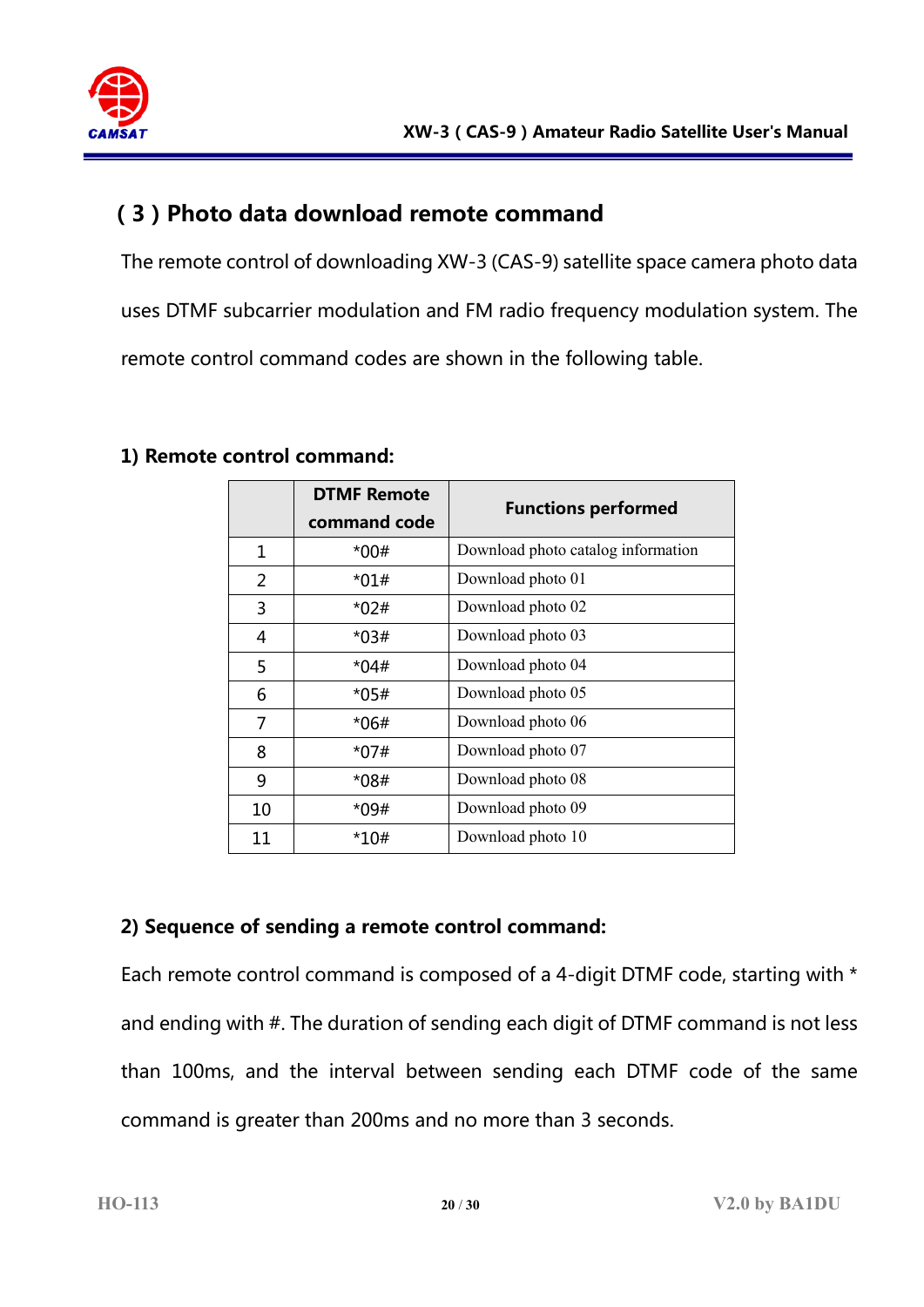



| <b>Parameter</b> | Min $(ms)$ | Max (ms) |
|------------------|------------|----------|
|                  | 100        | 3000     |
|                  | 200        | 3000     |

## **4、Test mode telemetry data format:**

CAMSAT XW-3 (CAS-9) satellite test mode is used for in-orbit engineering monitoring, diagnosis and maintenance of the satellite. The test mode is only used when the satellite passes over China. In the test mode, the telemetry data is sent using AX.25 UI frames, with 128 bytes of valid data per frame, including: frame synchronization code (2 bytes) + satellite telemetry data (12 bytes) + total frame counter (1 byte) + Frame counter (1 byte) + Engineering test and diagnostic data (112 bytes). Every 4 frames form a cycle, the frame count value of the first frame is a multiple of 4, and 4 frames are downloaded to the ground every second, with a total of 512 bytes in each cycle.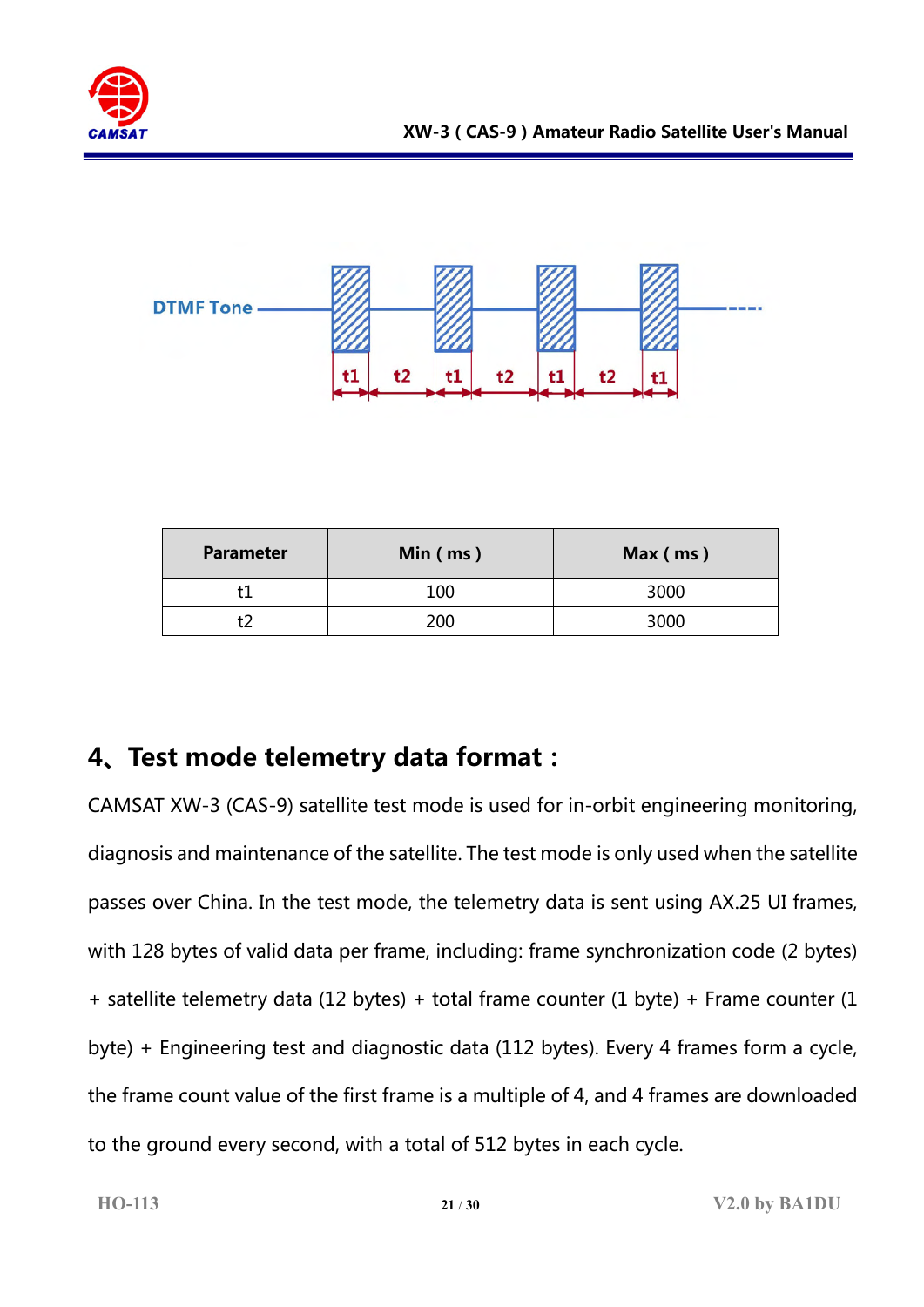

| Byte No. W  | $\bf{0}$         | $\mathbf{1}$     | $\overline{2}$ | 3                        | 4  | 5  | 6  | 7  | 8  | 9                                            | 10 <sup>°</sup>      | 11 | 12                                      | 13 | 14    | 15             | 16 | 17 | $\bullet\bullet\bullet$ | 127 |
|-------------|------------------|------------------|----------------|--------------------------|----|----|----|----|----|----------------------------------------------|----------------------|----|-----------------------------------------|----|-------|----------------|----|----|-------------------------|-----|
| Frame FO    | EB               | 90               | ##             | ##                       | ## | ## | ## | ## |    |                                              | Sat. time seconds    |    | Millisec.                               |    | M     | FE             | ## | ## | ##                      | ##  |
| Frame F1    | EB               | 90               | ##             | ##                       | ## | ## | ## | ## | ## | ##                                           | ##                   | ## | ##                                      | ## | $M+1$ | FF             | ## | ## | ##                      | ##  |
| Frame F2    | EB               | 90               | ##             | ##                       | ## | ## | ## | ## | ## | ##                                           | ##                   | ## | ##                                      | ## | $M+2$ | 0 <sup>0</sup> | ## | ## | ##                      | ##  |
| Frame F3    | EB               | 90               | ##             | ##                       | ## | ## | ## | ## | ## | ##                                           | ##                   | ## | ##                                      | ## | $M+4$ | 02             | ## | ## | ##                      | ##  |
| Instruction | Frame<br>ization | synchron<br>code |                | Satellite telemetry data |    |    |    |    |    | Total<br>frame<br>counter<br>(Molded<br>256) | Frame<br>count<br>er |    | Engineering test<br>and diagnostic data |    |       |                |    |    |                         |     |
| Total byte  |                  | 2                |                | 12                       |    |    |    |    |    |                                              | $\mathbf{1}$         | 1  |                                         |    | 112   |                |    |    |                         |     |

## **(1)Test mode telemetry frame data format**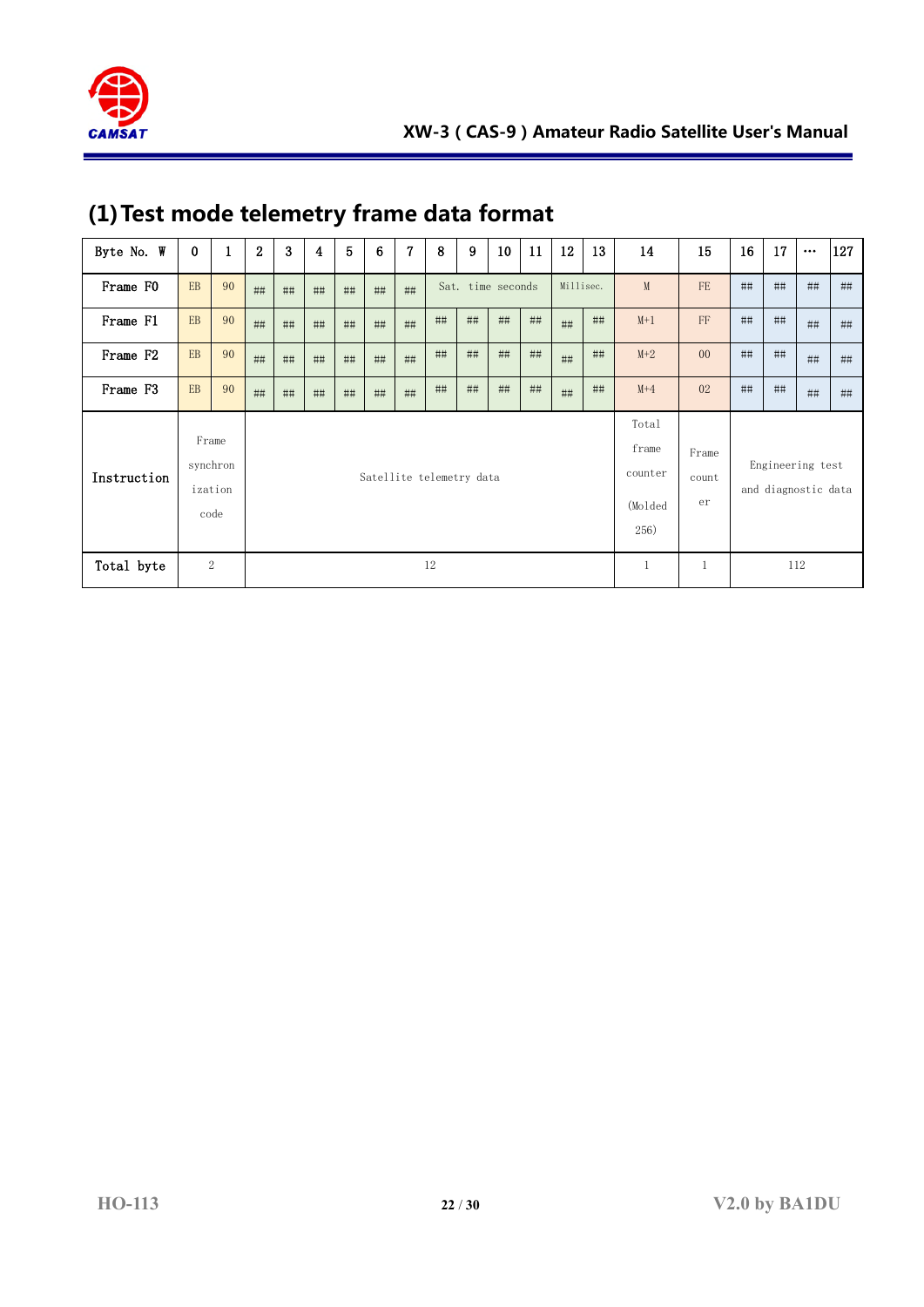

## **(2) Test mode GMSK telemetry data analysis method**

## **F0 frame (frame count is 4n)**

| <b>Sending</b><br>order | <b>Starting</b><br>position   | <b>Data</b><br>length | <b>Telemetry data function description</b>            | Telemetry data parsing algorithm                                                                                                                                                                                                                                                                                                                                                                                                                                                                         |  |  |
|-------------------------|-------------------------------|-----------------------|-------------------------------------------------------|----------------------------------------------------------------------------------------------------------------------------------------------------------------------------------------------------------------------------------------------------------------------------------------------------------------------------------------------------------------------------------------------------------------------------------------------------------------------------------------------------------|--|--|
| 1                       | F <sub>0</sub> W <sub>2</sub> | 1Byte                 | Total reset counter                                   | W1 is an integer. Restart counting from 0 after counting up<br>Range: $0 \sim 255$                                                                                                                                                                                                                                                                                                                                                                                                                       |  |  |
| 2                       | F <sub>0</sub> W <sub>3</sub> | 1Byte                 | <b>Telemetry Frame Transmission Counter</b>           | W1 is an integer. Restart counting from 0 after counting up<br>Range: $0 \sim 255$                                                                                                                                                                                                                                                                                                                                                                                                                       |  |  |
| 3                       | F <sub>0</sub> W <sub>4</sub> | 1Byte                 | Remote<br>control<br>command<br>execution<br>counter  | W1 is an integer. Restart counting from 0 after counting up<br>Range: $0 \sim 255$                                                                                                                                                                                                                                                                                                                                                                                                                       |  |  |
| 4                       | F <sub>0</sub> W <sub>5</sub> | 1Byte                 | forwarding<br>control<br>command<br>Remote<br>counter | W1 is an integer. Restart counting from 0 after counting up<br>Range: $0 \sim 255$                                                                                                                                                                                                                                                                                                                                                                                                                       |  |  |
| 5                       | F <sub>0</sub> W <sub>6</sub> | 1Byte                 | Working status 1                                      | <b>b7:</b> Allow to set to track mode (0 disable/1 enable)<br><b>b6:</b> Photo download enable (0 disable/1 enable)<br><b>b5:</b> Delayed telemetry switch status (0 off/1 on)<br><b>b4:</b> Test mode enable (0 disable/1 enable)<br><b>b3:</b> 0: Linear transponder off; 1: Linear transponder on.<br><b>b2:</b> OBDH time calibration enable (0 disable/1 enable)<br><b>b1:</b> Telemetry transmit RF power(0 low power/1 high power)<br><b>b0:</b> Program control mode enable (0-disable/1 enable) |  |  |
| 6                       | F <sub>0</sub> W <sub>7</sub> | 1Byte                 | Working status 2                                      | <b>b7:</b> In-orbit mode (0 not In-orbit/1 In-orbit)<br><b>b6:</b> Battery discharge switch is on (0 off/1 on)                                                                                                                                                                                                                                                                                                                                                                                           |  |  |

**HO-113 23** / **30 V2.0 by BA1DU**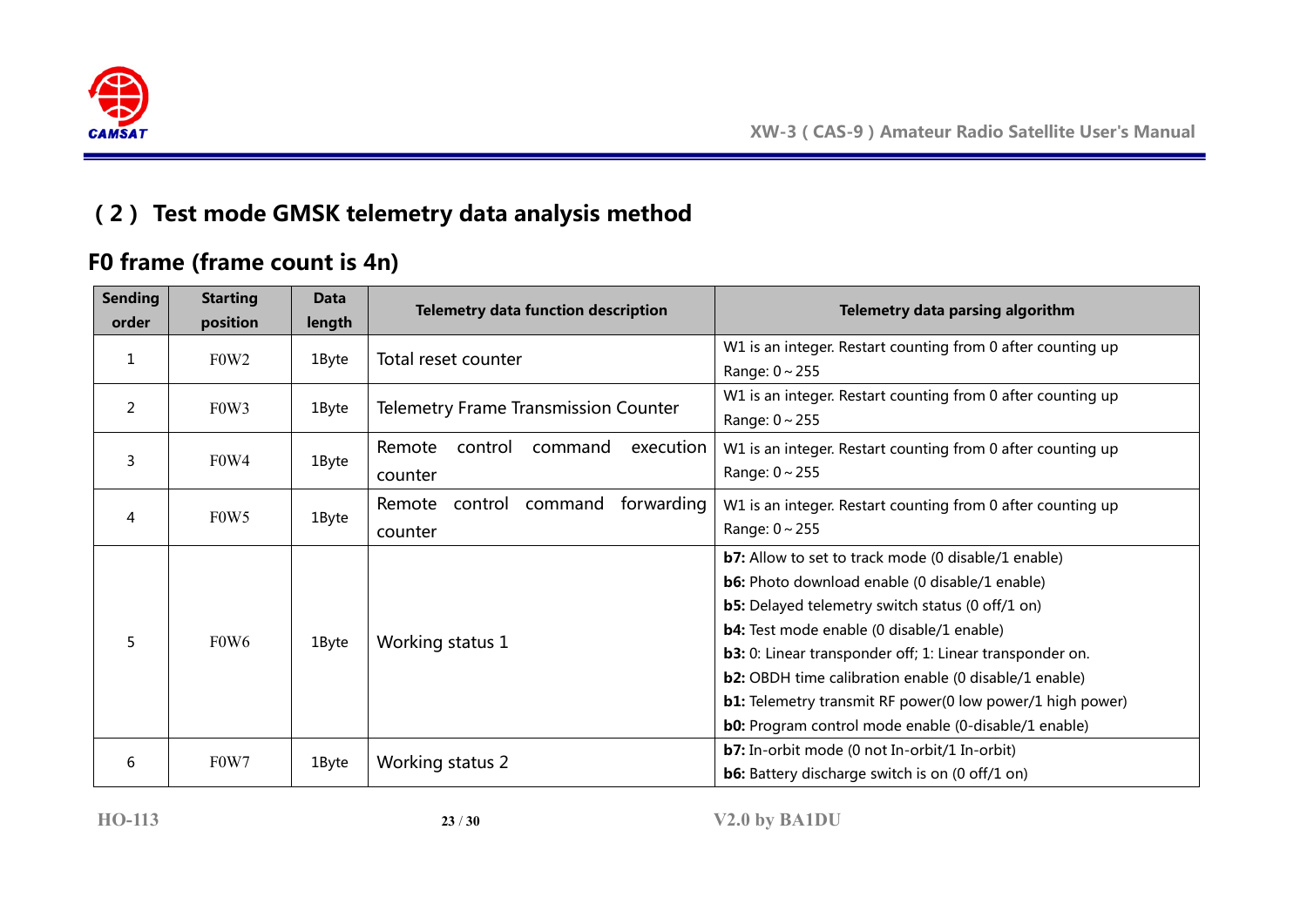

| <b>Sending</b><br>order | <b>Starting</b><br>position | Data<br>length | <b>Telemetry data function description</b> | Telemetry data parsing algorithm              |                                                                                                                                                                                                                                                                                                                                                                                                                                                   |  |  |  |
|-------------------------|-----------------------------|----------------|--------------------------------------------|-----------------------------------------------|---------------------------------------------------------------------------------------------------------------------------------------------------------------------------------------------------------------------------------------------------------------------------------------------------------------------------------------------------------------------------------------------------------------------------------------------------|--|--|--|
|                         |                             |                |                                            |                                               | <b>b5:</b> Program control mode switch enable (0 disable/1 enable)<br><b>b4:</b> OBDH B on A off power distribution switch status (0 off/1 on)<br><b>b3:</b> OBDH A on B off power distribution switch status (0 off/1 on)<br><b>b2:</b> VHF antenna deployed state (0 not deployed/1 deployed)<br><b>b1:</b> UHF antenna expanded state (0 not expanded/1 expanded)<br><b>b0:</b> the status of the total antenna deployment switch (0 off/1 on) |  |  |  |
|                         |                             |                |                                            | W1 second highest byte<br>W2 second high byte | The four bytes are the accumulated                                                                                                                                                                                                                                                                                                                                                                                                                |  |  |  |
|                         | $F0W8 \sim F0W11$           | 4Byte          | Satellite time seconds                     | W3 second low byte                            | value of the whole second of UTC since<br>0:00:00:00 UTC on January 1, 2009 (0:00                                                                                                                                                                                                                                                                                                                                                                 |  |  |  |
|                         |                             |                |                                            | W4 second lowest byte                         | after the jumped second).                                                                                                                                                                                                                                                                                                                                                                                                                         |  |  |  |
| 8                       | F0 W12W13                   | 2Byte          | Satellite time milliseconds                | W1W2 is an integer                            |                                                                                                                                                                                                                                                                                                                                                                                                                                                   |  |  |  |

## **F1 frame (frame count is 4n+1)**

| Sending | <b>Starting</b> | <b>Data</b> | <b>Telemetry data function description</b> | Telemetry data parsing algorithm                                  |
|---------|-----------------|-------------|--------------------------------------------|-------------------------------------------------------------------|
| order   | position        | length      |                                            |                                                                   |
|         | F1W2W3          |             |                                            | W1 is the integer part, W2 is the decimal part (2 decimal places) |
|         |                 | 2Byte       | VU 5V power supply voltage                 | Range: $0 \sim 10.00(V)$                                          |
|         |                 |             |                                            | W1 is the integer part, W2 is the decimal part (2 decimal places) |
|         | F1W4W5          | 2Byte       | VU 3.8V power supply voltage               | Range: $0 \sim 5.00(V)$                                           |
|         | F1W6W7          | 2Byte       | IHU 3.3V voltage 1                         | W1 is the integer part, W2 is the decimal part (2 decimal places) |
| HO-113  |                 |             | 24/30                                      | V2.0 by BA1DU                                                     |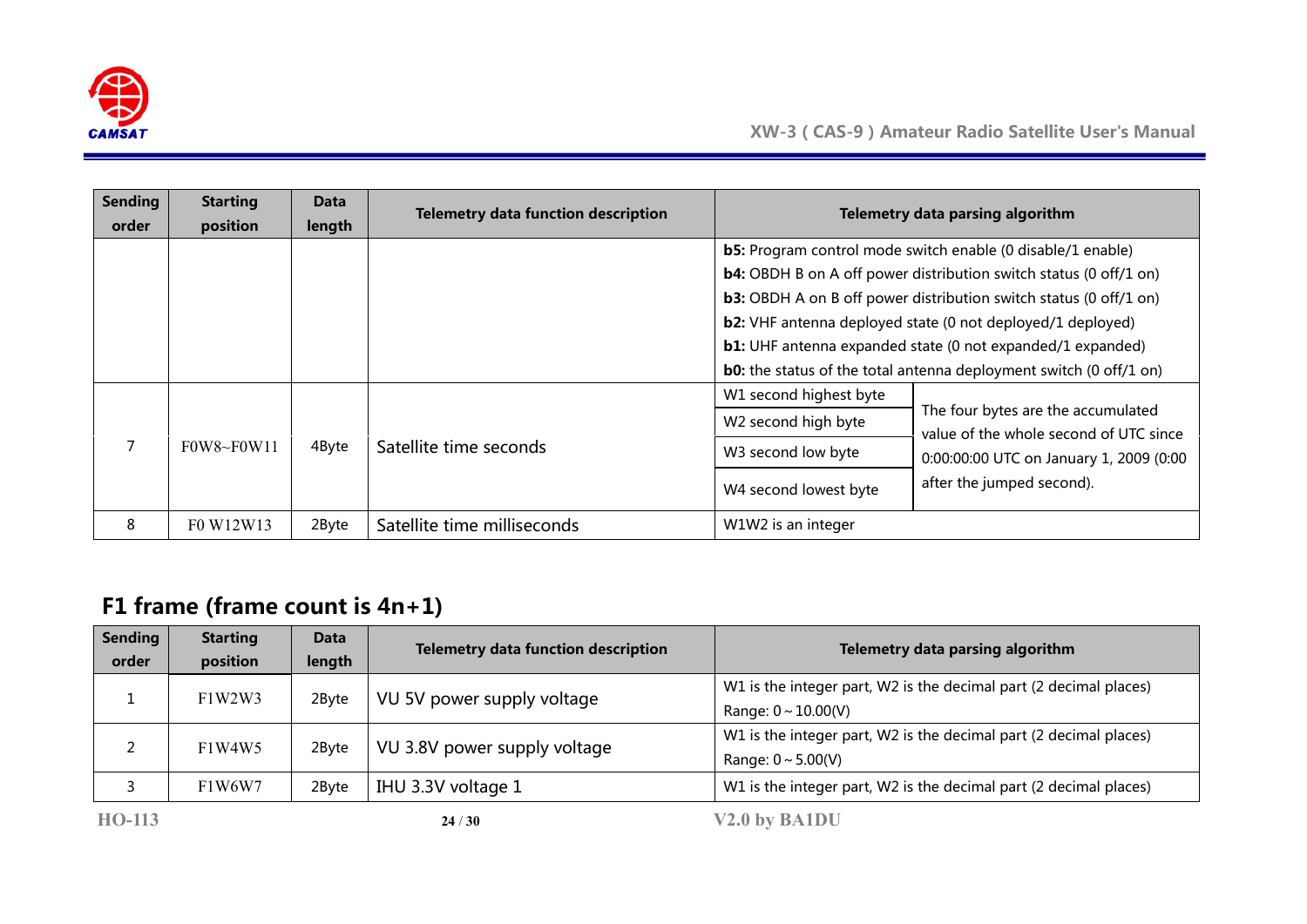

| <b>Sending</b> | <b>Starting</b> | Data   | <b>Telemetry data function description</b> | Telemetry data parsing algorithm |
|----------------|-----------------|--------|--------------------------------------------|----------------------------------|
| order          | position        | length |                                            |                                  |
|                |                 |        |                                            | Range: $0V \sim 5.00(V)$         |
| 4              | F1W8            | 1Byte  | Satellite primary bus voltage              | $Y=0.0882*X-1.0558$              |
|                | F1W9            | 1Byte  | Satellite load total current               | $Y=0.0244*X-0.3927$              |
| 6              | F1W10           | 1Byte  | Solar array current                        | $Y=0.0239*X-0.2696$              |
|                | F1W11           | 1Byte  | Battery charging current                   | $Y = -0.0833 \times 13.127$      |
| 8              | F1W12           | 1Byte  | Battery discharge current                  | $Y=0.0833*X-13.127$              |
| 9              | F1W13           | 1Byte  | Solar array voltage                        | $Y=0.0873*X-0.9338$              |

## **F2 frame (frame count is 4n+2)**

| <b>Sending</b><br>order | <b>Starting</b><br>position                  | <b>Data</b><br>length | <b>Telemetry data function description</b> | Telemetry data parsing algorithm                                                                                                                                                   |
|-------------------------|----------------------------------------------|-----------------------|--------------------------------------------|------------------------------------------------------------------------------------------------------------------------------------------------------------------------------------|
| T                       | F2W2W3                                       | 2Byte                 | Thermoelectric generator voltage 1         | W1 is the integer part, W2 is the decimal part (1 decimal place)<br>Range: $0 \sim 30.0(V)$                                                                                        |
| 2                       | F <sub>2</sub> W <sub>4</sub> W <sub>5</sub> | 2Byte                 | Thermoelectric generator voltage 2         | W1 is the integer part, W2 is the decimal part (1 decimal place)<br>Range: $0 \sim 30.0(V)$                                                                                        |
| 3                       | F <sub>2</sub> W6W7                          | 2Byte                 | UHF transmitter 3.8V current               | W1W2 is an integer<br>Range: $0 \sim 500$ (mA)                                                                                                                                     |
| 4                       | F <sub>2</sub> W <sub>8</sub>                | 1Byte                 | Satellite attitude control<br>mode         | b7~b0 (the following are hexadecimal representations, where b7~b4<br>correspond to the main operating mode, and b3~b0 correspond to the<br>sub-mode):<br>0x00--Active segment mode |
| HO-113                  |                                              |                       | 25/30                                      | V2.0 by BA1DU                                                                                                                                                                      |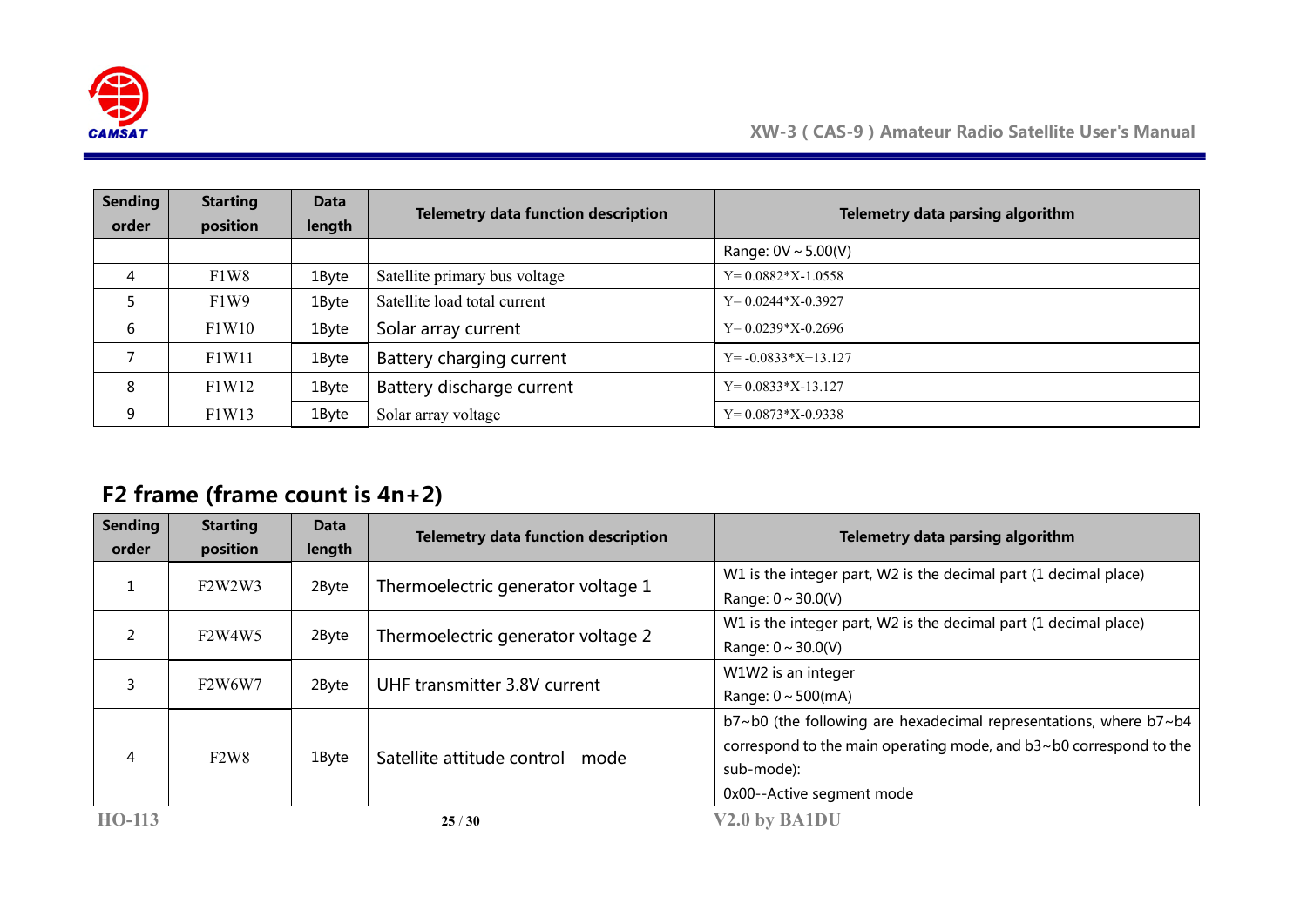

| <b>Sending</b><br>order | <b>Starting</b><br>position   | <b>Data</b><br>length | <b>Telemetry data function description</b> | Telemetry data parsing algorithm                                     |
|-------------------------|-------------------------------|-----------------------|--------------------------------------------|----------------------------------------------------------------------|
|                         |                               |                       |                                            | 0x11-Full attitude capture mode: Rate damping                        |
|                         |                               |                       |                                            | 0x12-Full attitude capture mode: Sun search                          |
|                         |                               |                       |                                            | 0x13-Full attitude capture mode: Orientation to sun                  |
|                         |                               |                       |                                            | 0x14-Full attitude capture mode: Orientation to the ground           |
|                         |                               |                       |                                            | 0x15-Full attitude capture mode: Maneuvering to the sun              |
|                         |                               |                       |                                            | 0x20-Attitude maneuver mode                                          |
|                         |                               |                       |                                            | 0x23-Attitude maneuver mode: Switch to cruise to the sun             |
|                         |                               |                       |                                            | 0x24-Attitude maneuver mode: Switch to normal operation              |
|                         |                               |                       |                                            | 0x25-Attitude maneuver mode: Switch to offset flight                 |
|                         |                               |                       |                                            | 0x26—Attitude maneuver mode: Switch to a fixed point to stare        |
|                         |                               |                       |                                            | 0x27-Attitude maneuver mode: Switch to inertial space pointing       |
|                         |                               |                       |                                            | 0x30-Cruising mode to the sun                                        |
|                         |                               |                       |                                            | 0x40-Normal operating mode                                           |
|                         |                               |                       |                                            | 0x50-Biased flight mode                                              |
|                         |                               |                       |                                            | 0x60-Fixed-point staring mode                                        |
|                         |                               |                       |                                            | 0x70-Inertial space pointing mode                                    |
|                         |                               |                       |                                            | 0xB0-Track control mode                                              |
|                         |                               |                       |                                            | 0xC0-Stop control mode                                               |
|                         |                               |                       |                                            | 0xD0-Reset mode                                                      |
|                         |                               |                       |                                            | Other: Invalid mode                                                  |
|                         |                               |                       |                                            | B7 of W1 is a character bit, 0 is positive, 1 is negative; b6~b0 are |
| 5                       | F <sub>2</sub> W <sub>9</sub> | 1Byte                 | Satellite longitude                        | numeric bits                                                         |
|                         |                               |                       |                                            | Range: N*2, (-180 ° ~180 °)                                          |

**HO-113 26** / **30 V2.0 by BA1DU**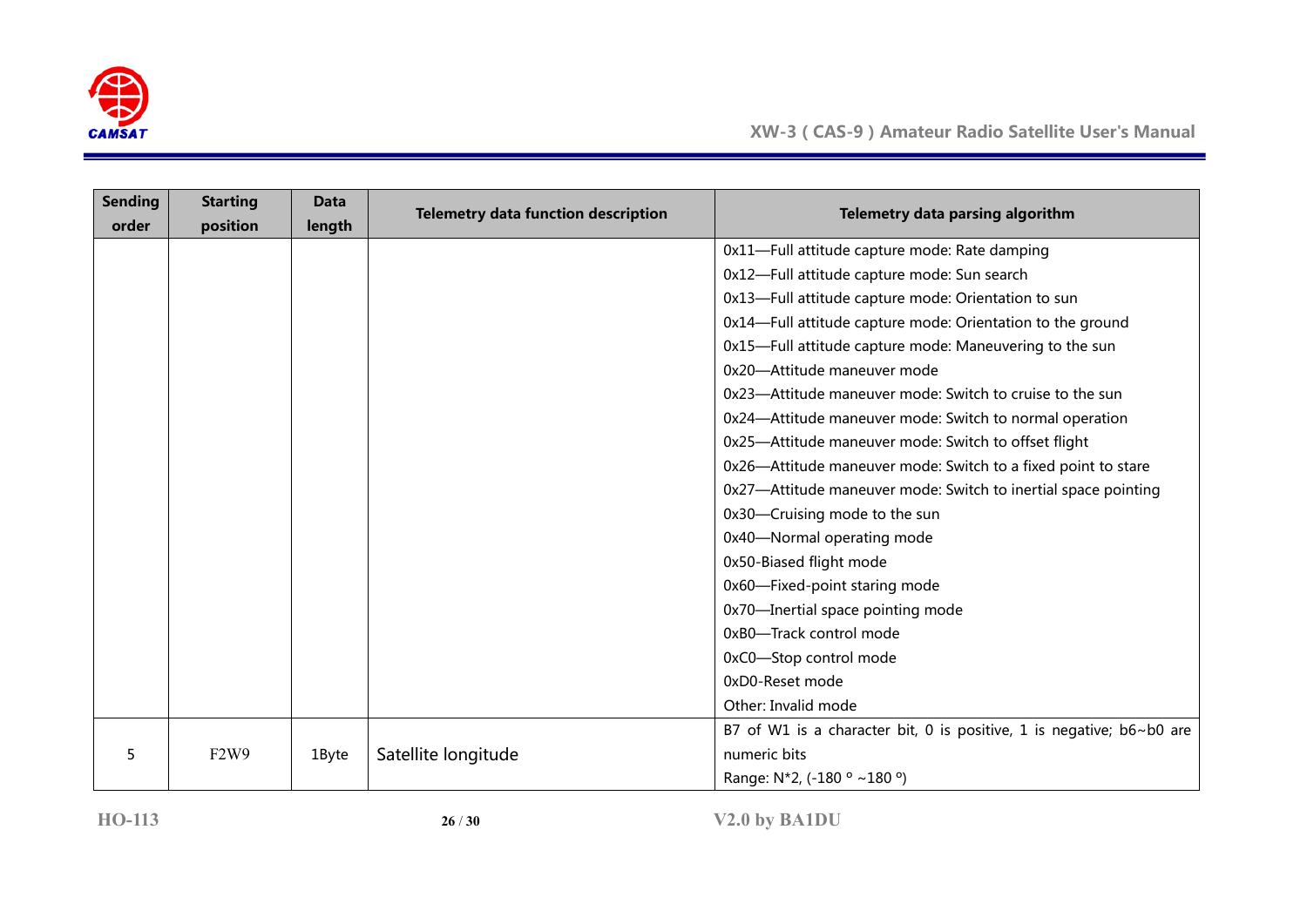

| <b>Sending</b><br>order | <b>Starting</b><br>position    | <b>Data</b><br>length | <b>Telemetry data function description</b> | Telemetry data parsing algorithm                                            |
|-------------------------|--------------------------------|-----------------------|--------------------------------------------|-----------------------------------------------------------------------------|
|                         |                                |                       |                                            | B7 of W1 is a character bit, 0 is positive, 1 is negative; b6~b0 are        |
| 6                       | F2W10                          | 1Byte                 | Satellite latitude                         | numeric bits                                                                |
|                         |                                |                       |                                            | Range: $N*2$ , (-90 $\circ$ ~90 $\circ$ )                                   |
|                         |                                |                       |                                            | B7 of W1 is a character bit, 0 is positive, 1 is negative; b6~b0 are        |
| $\overline{7}$          | F <sub>2</sub> W <sub>11</sub> | 1Byte                 | Rolling angle estimation                   | numeric bits                                                                |
|                         |                                |                       |                                            | Range: $-125 \sim +125$ °                                                   |
|                         |                                |                       |                                            | B7 of W1 is a character bit, 0 is positive, 1 is negative; $b6 \sim b0$ are |
| 8                       | F <sub>2</sub> W <sub>12</sub> | 1Byte                 | Pitch angle estimation                     | numeric bits                                                                |
|                         |                                |                       |                                            | Range: $-125 \sim +125$ °                                                   |
| 9                       | F2W13                          | 1Byte                 | Yaw angle estimation                       | B7 of W1 is a character bit, 0 is positive, 1 is negative; b6~b0 are        |
|                         |                                |                       |                                            | numeric bits                                                                |
|                         |                                |                       |                                            | Range: $-125 \sim +125$ °                                                   |

## **F3 frame (frame count is 4n+3)**

| <b>Sending</b> | <b>Starting</b>               | <b>Data</b> | <b>Telemetry data function description</b> | Telemetry data parsing algorithm                                            |
|----------------|-------------------------------|-------------|--------------------------------------------|-----------------------------------------------------------------------------|
| order          | position                      | length      |                                            |                                                                             |
|                | F3W2W3                        | 2Byte       | VHF receiver 3.8V current                  | W1W2 is an integer                                                          |
|                |                               |             |                                            | Range: $0 \sim 500$ (mA)                                                    |
|                | F3W4W5                        | 2Byte       | RF transmit power                          | W1W2 is an integer                                                          |
|                |                               |             |                                            | Range: $0 \sim 2000$ (mW)                                                   |
|                | F <sub>3</sub> W <sub>6</sub> | 1Byte       | UHF Transmitter PA temperature             | B7 of W1 is the sign bit, 0 is positive, 1 is negative; b6~b0 are numerical |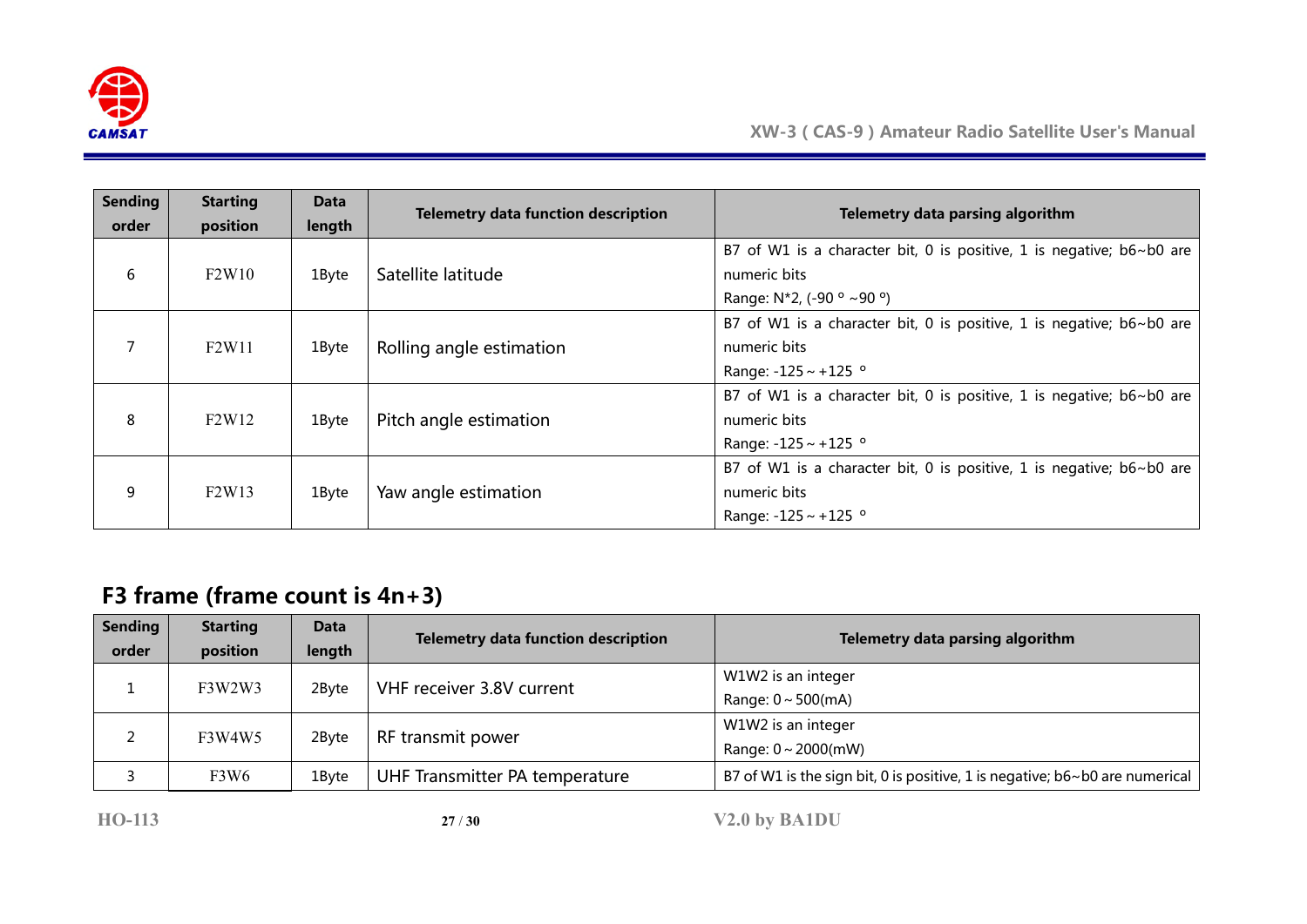

| <b>Sending</b><br>order | <b>Starting</b><br>position | <b>Data</b><br>length | <b>Telemetry data function description</b> | Telemetry data parsing algorithm                                                |
|-------------------------|-----------------------------|-----------------------|--------------------------------------------|---------------------------------------------------------------------------------|
|                         |                             |                       |                                            | <b>bits</b>                                                                     |
|                         |                             |                       |                                            | Range: $-100 \sim +100$ (°C)                                                    |
|                         |                             |                       |                                            | B7 of W1 is the sign bit, 0 is positive, 1 is negative; b6~b0 are numerical     |
| 4                       | <b>F3W7</b>                 | 1Byte                 | Thermoelectric generator temperature 1     | <b>bits</b>                                                                     |
|                         |                             |                       |                                            | Range: $-127 \sim +127$ (°C)                                                    |
| 5                       | F3W8W9                      | 2Byte                 |                                            | W1 is the high byte, W2 is the low byte                                         |
|                         |                             |                       | Uplink remote control data block counter   | Range: $0 \sim 65535$                                                           |
|                         |                             |                       | X-band transceiver working status          | <b>b7:</b> X-band transceiver transmitter switch status 1: On; 0: Off           |
|                         |                             | 1Byte                 |                                            | b6: X-band transceiver position synchronization lock indication 1:              |
|                         | F3W10                       |                       |                                            | locked; 0: lost lock                                                            |
|                         |                             |                       |                                            | <b>b5:</b> X-band transceiver remote control carrier lock indication 1: locked; |
| 6                       |                             |                       |                                            | 0: lost lock                                                                    |
|                         |                             |                       |                                            | <b>b4:</b> X-band transceiver remote control pseudo code lock indication 1:     |
|                         |                             |                       |                                            | locked; 0: lost lock                                                            |
|                         |                             |                       |                                            | <b>b3:</b> CRC check status of X-band transceiver remote control data 1: CRC    |
|                         |                             |                       |                                            | is correct; 0: CRC is wrong                                                     |
|                         |                             |                       |                                            | <b>b2:</b> X-band transceiver remote control channel status self-check 1:       |
|                         |                             |                       |                                            | valid; 0: invalid                                                               |
|                         |                             |                       |                                            | <b>b1b0:</b> X-band transceiver remote control code group status 01: Code       |
|                         |                             |                       |                                            | group 1; 10: Code group 2                                                       |
| 7                       | F3W11                       | 1Byte                 | X-band transceiver AGC voltage             | W1 is the integer part, W2 is the decimal part (1 decimal place)                |
|                         |                             |                       |                                            | Range: $0 \sim 6.6(V)$                                                          |
| 8                       | F3W12                       | 1Byte                 | X-band transceiver transmit power level    | W1 is the integer part, W2 is the decimal part (1 decimal place)                |